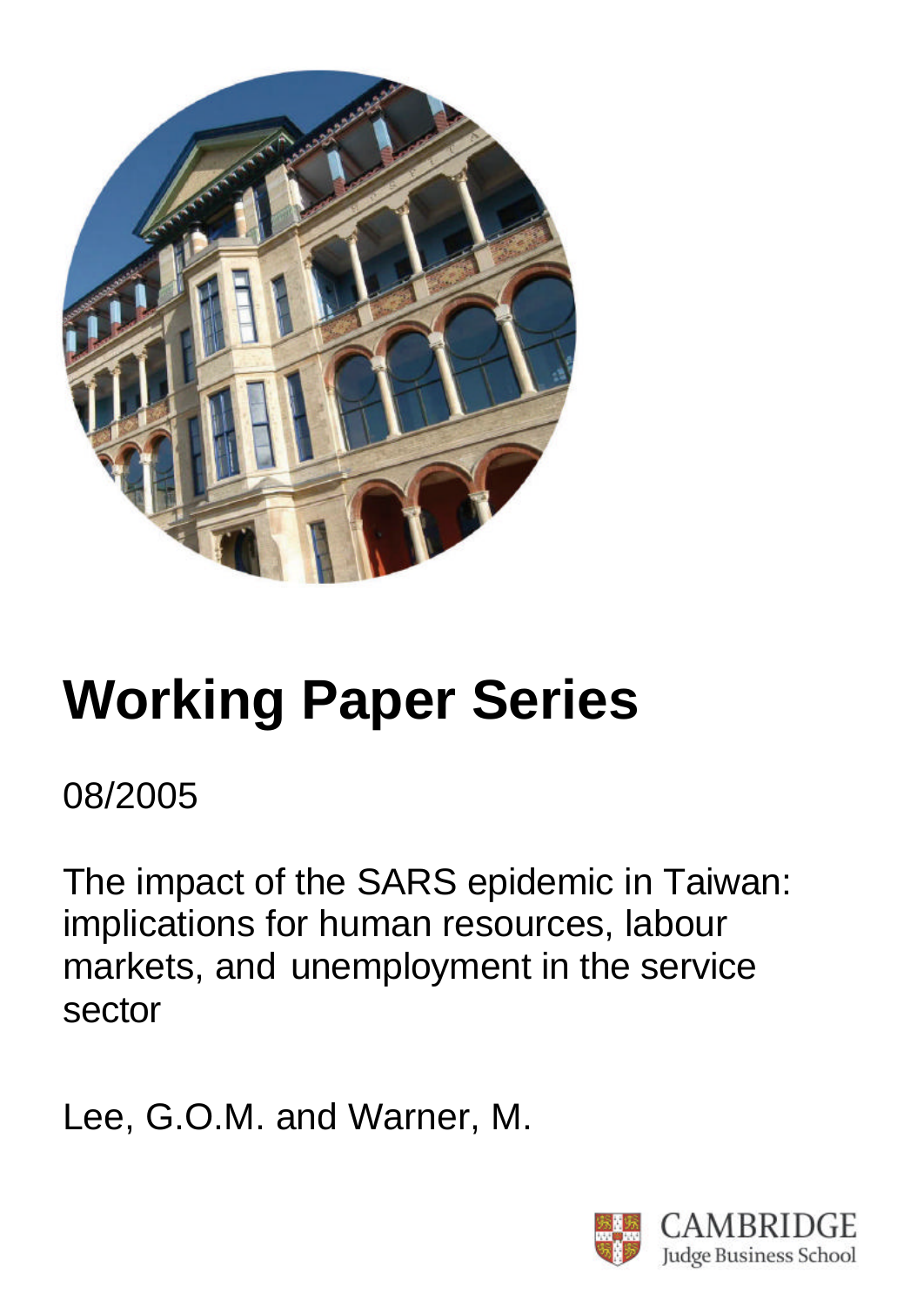These papers are produced by Judge Business School, University of Cambridge. They are circulated for discussion purposes only, their contents should be considered preliminary and are not to be quoted without the authors' permission.

Author contact details are as follows:

Malcolm Warner Judge Business School University of Cambridge m.warner@jbs.cam.ac.uk Grace O M Lee Department of Public and Social Administration City University of Hong Kong sagrace@cityu.edu.hk

Please address enquiries about the series to:

Research Support Manager Judge Business School Trumpington Street Cambridge CB2 1AG, UK Tel: 01223 760546 Fax: 01223 339701 E-mail: research-support@jbs.cam.ac.uk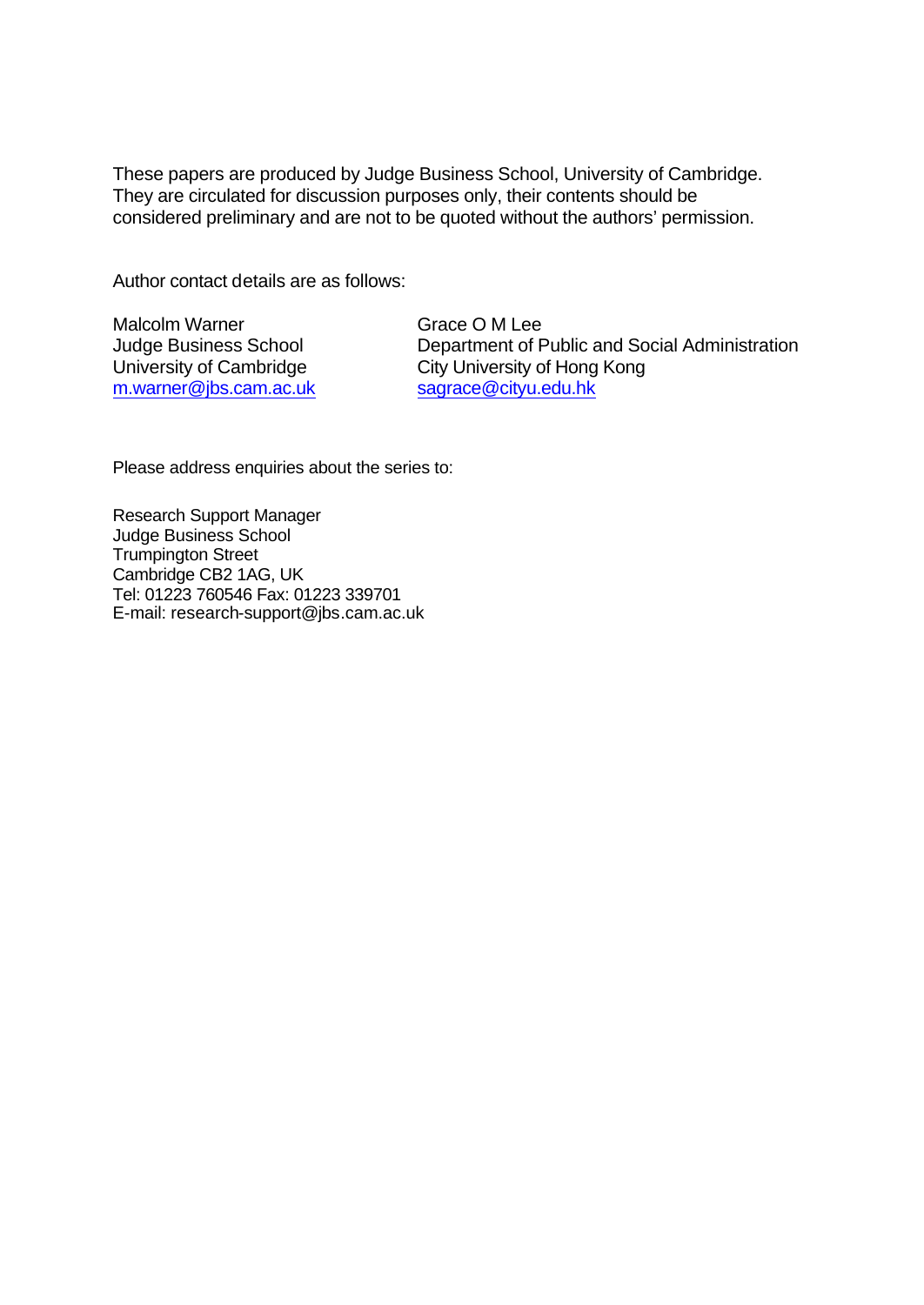## **The Impact of the SARS Epidemic in Taiwan:**

# **Implications for Human Resources, Labour Markets, and Unemployment in the Service Sector**

### **GRACE O. M. LEE AND MALCOLM WARNER**

This paper examines the links between epidemics and their economic and human resources consequences in a contemporary setting, specifically in terms of their impacts on human resources, labour markets, and jobs. To exemplify the above, we looked at severe acute respiratory syndrome (SARS), a phenomenon we have previously investigated in the People's Republic of China, Hong Kong, and Singapore, in this specific study vis-à-vis its impact on the Taiwanese economy, its human resources, labour market, and its level of employment and unemployment. In this preliminary investigation, we worked on the assumption that the greatest impact would be on human resources in the service sector (and, in turn, on particular sub-sectors, such as in the hotel industry). Our tentative conclusions, caveats notwithstanding, lead us to report that the crisis brought not only relatively discernable economic losses but also observable damage to "trust" in labour-management relations.

**KEYWORDS: human resource management (HRM); labour market; severe acute respiratory syndrome (SARS); People's Republic of China (PRC); Republic of China (ROC); Taiwan; unemployment.**

**\* \* \***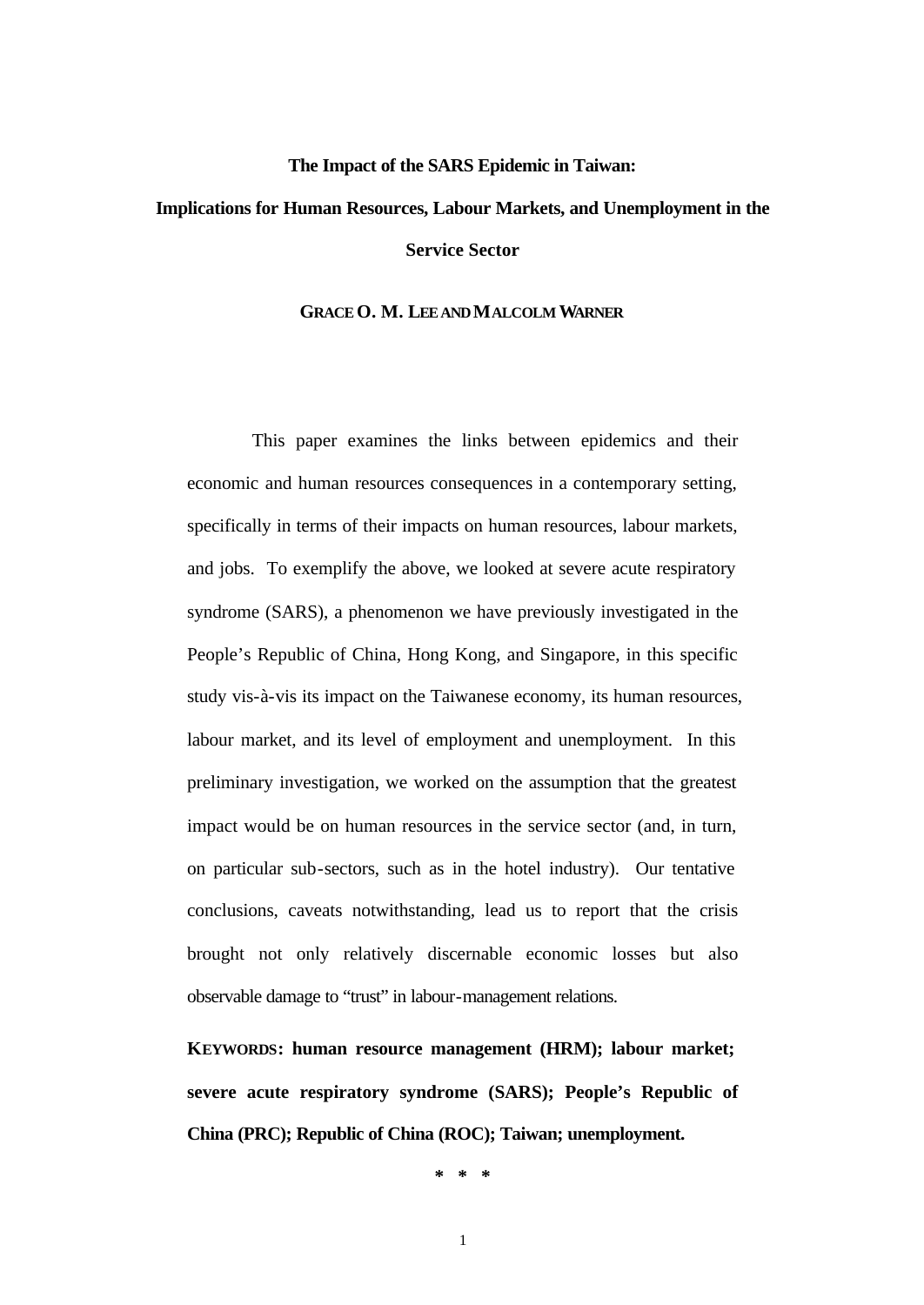GRACE O.M. LEE is currently Associate Professor in the Department of Public and Social Administration, City University of Hong Kong. She can be reached at <sagrace@cityu.edu.hk>.

**MALCOLM WARNER** is currently Professor and Fellow Emeritus, Wolfson College and Judge Business School, University of Cambridge. He can be reached at <m.warner@jbs.cam.ac.uk>.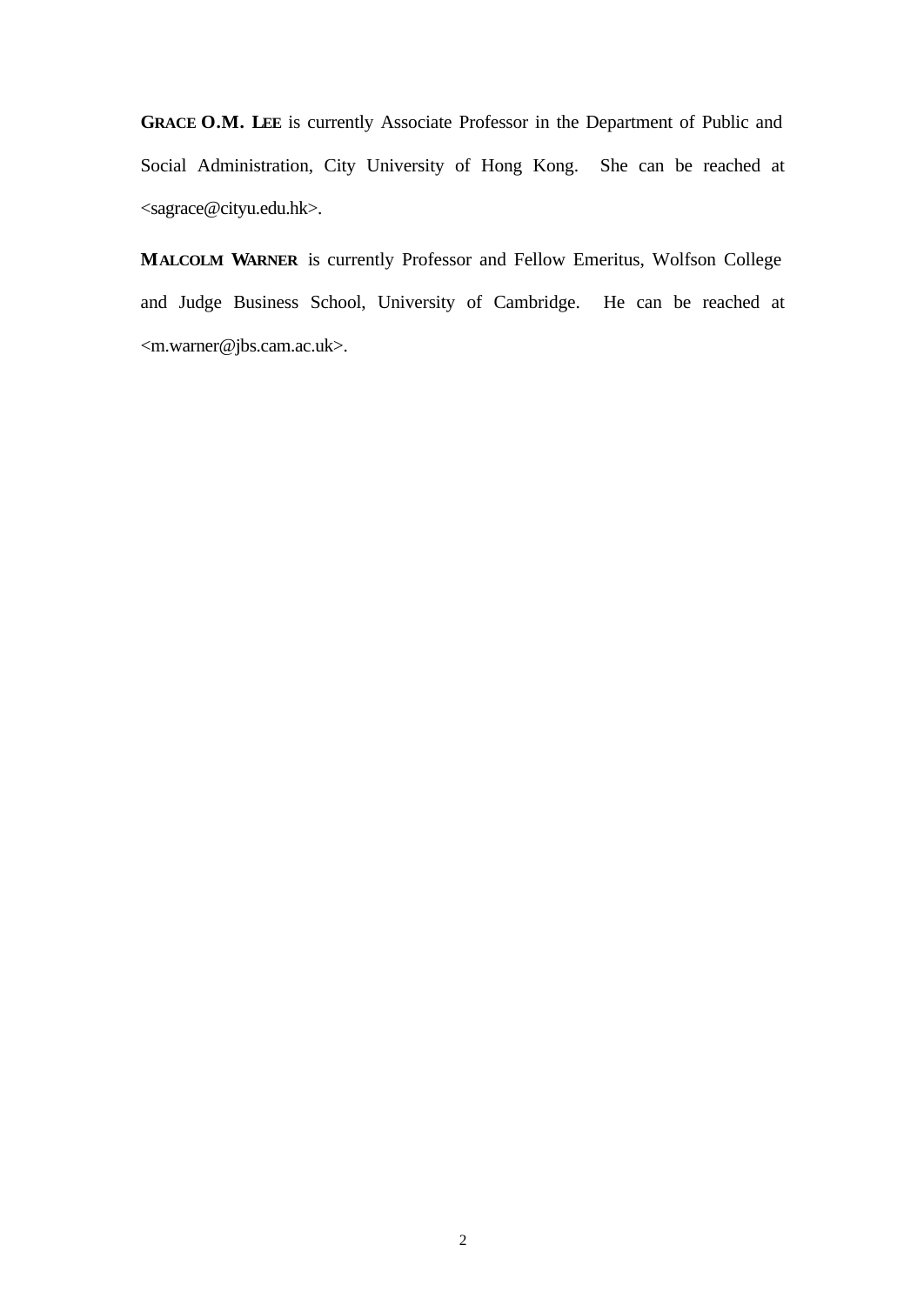On March 12, 2003, the World Health Organization (WHO) issued a ''global alert" on severe acute respiratory syndrome (SARS), a newly emerging respiratory illness associated with potentially significant morbidity and mortality (*World Health Organization*, 2003). International travel appeared to have been responsible for the rapid intercontinental spread of this disease, and by May 31, 2003, SARS had affected thirty-two countries with a total number of 8,360 cases (*World Health Organization*, 2003). Taiwan reported the third largest number of SARS infections and deaths, followed by Hong Kong and mainland China (Esswein, 2004).

The outbreaks beyond the mainland People's Republic of China (PRC), namely in the Hong Kong Special Administrative Region, Taiwan, Singapore, and Vietnam, as well as in Toronto and elsewhere, were initiated by cases that were mostly imported from Guangdong, the southern-most Chinese province, before the virus had been identified and before appropriate measures had been put in place to prevent its transmission (Hsu, 2003; Lee and McKibbin, 2003). Taiwan, like Hong Kong, has one of the busiest airports in Asia, and has numerous arrivals each day from countries in the region that may often be affected by public health risks. The nation was, and still is, therefore potentially vulnerable to the importation of SARS that could in turn initiate new cases.

For some time, empirical studies have attempted to estimate the economic burden of an epidemic based on the private and non-private medical costs associated with the disease (Lee and McKibbin, 2003). The costs include private, as well as public, expenditures on diagnosing and treating the disease. These may be magnified by the need to maintain sterile environments, implement prevention measures, and carry out basic research. The penalty can be substantial for major epidemics, such as AIDS. According to the UNAIDS (the Joint United Nations Program on HIV/AIDS),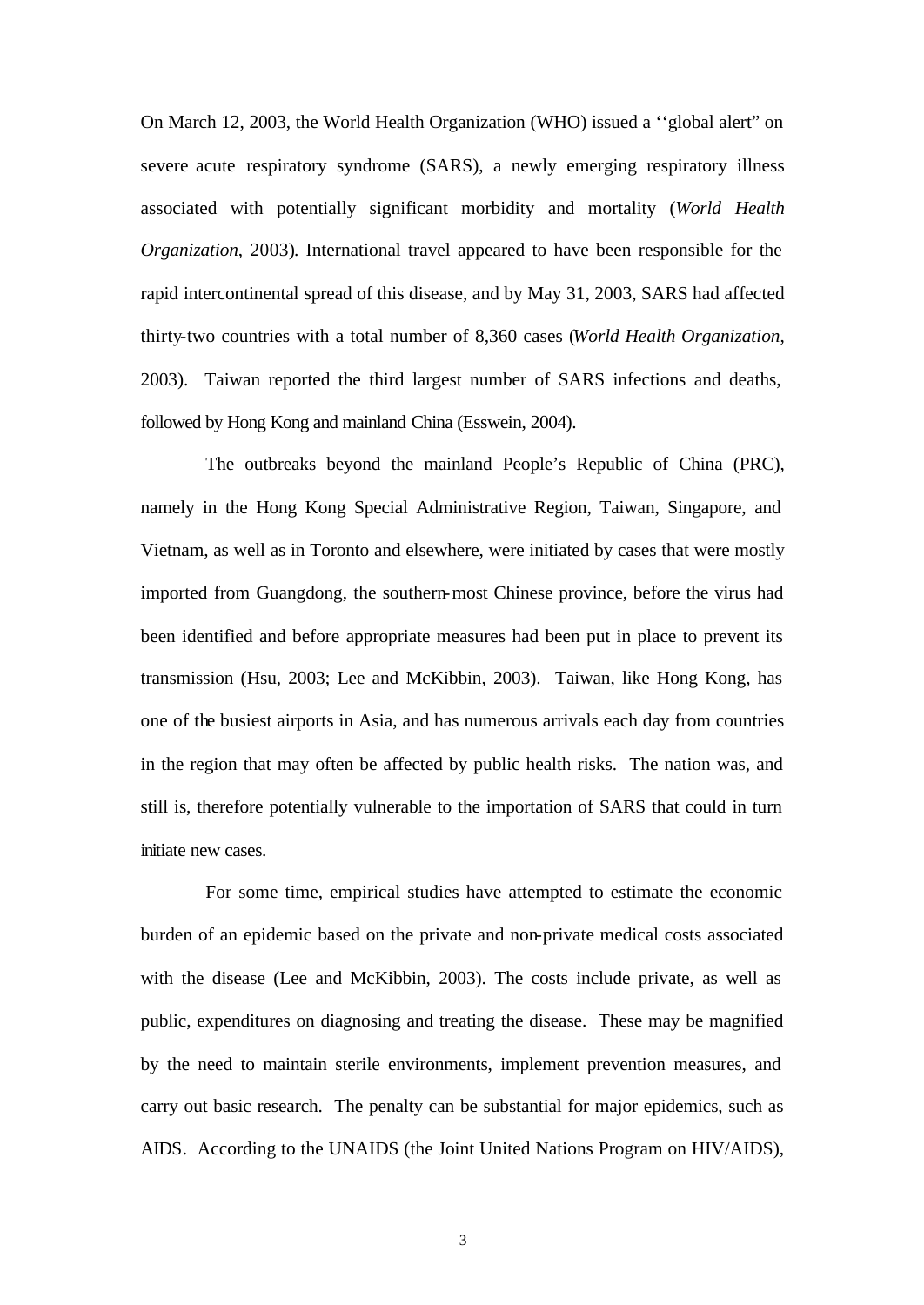at present 42 million people globally live with HIV/AIDS. The medical costs of various treatments of HIV patients, including highly active antiretroviral therapies (HAARTS), are estimated to be more than US\$2,000 per patient per year. In the Southern African regions, the total HIV-related health service costs, based on assumed coverage rate of 10 percent, ranges from 0.3 to 4.3 percent of gross domestic product (GDP) (Haacker, 2002).

 The costs of disease include incomes foregone as a result of the diseaserelated morbidity and mortality. Forgone income is normally estimated by the value of lost workdays due to the illness. In the case of mortality, foregone income is estimated by the capitalized value of future lifetime earnings by the disease-related death, based on projected incomes for different age groups and age-specific survival rates. This cost can be substantial for large-scale epidemics (Lee and McKibbin, 2003). HIV/AIDS and malaria between them, for example, kill many millions a year. Given the ultimately relatively low morbidity and mortality of SARS, *why had its economic impact appeared to be so apparently threatening*? Much of the potential economic impact appeared to have stemmed from the high degree of uncertainty and apprehension generated by the epidemic, as we shall shortly see.

This paper begins with a brief background account of the imported cases of SARS to Taiwan and then goes on to analyze the impact on the Taiwan economy, its labour market, human resources as well as employment and unemployment, in one particularly vulnerable sub-sector of its now pre-eminent service sector, namely hotels (and hospitality). Thus, as will be apparent in our analysis, epidemics, mortality, and urbanization are now arguably increasingly interlinked and mass air travel has become a potentially critical transmission belt in the contemporary, globalized world**.**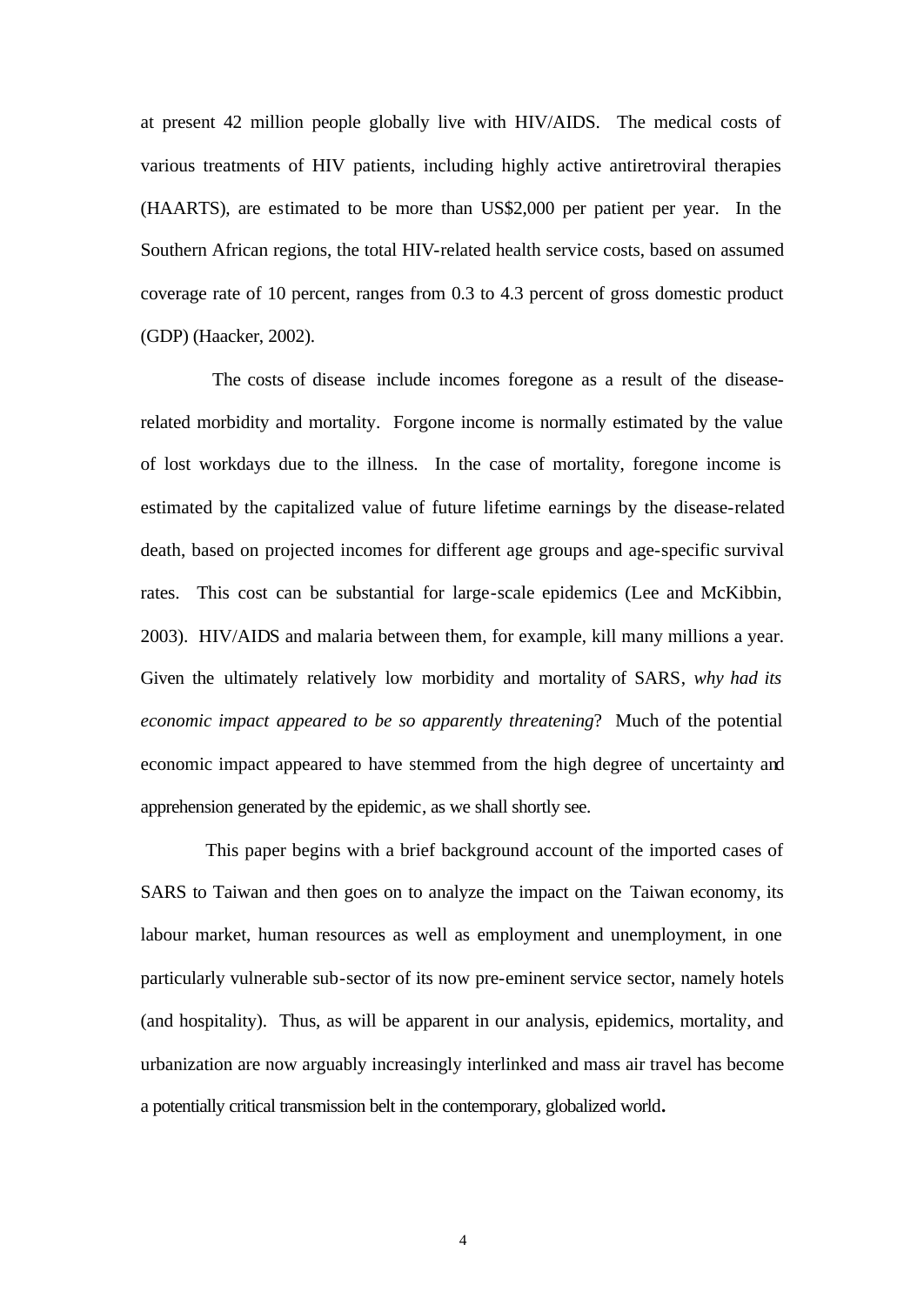#### **Methodology and Limitations**

In attempting to study the impact of SARS on the Taiwan economy, its labour market and specifically on hotel industry employment, we adopted a two-pronged methodology. First, we generated a data-base of information about the SARS epidemic, its economic as well as its human resource management (HRM) implications, by using the Internet, library resources, and literature searches, taking into full account the limitations of official statistical sources, where used.

Second, we carried out on-site empirical field research in Taiwan at first hand but faced a number of difficulties in the process. We started off by sending out an English-language questionnaire by email to a comprehensive list of hotel operators in Taiwan provided by Taiwan's tourist authorities but we had an unsatisfactory response rate, as many sites had apparently outdated addresses. To resolve this problem, we changed from a quantitative to *qualitative* research methodology, by approaching thirty hotels randomly selected from a more up-to-date list we later obtained, of which twelve replied, geographically evenly distributed in Taiwan. We arranged to interview at least two employees with managerial responsibilities in each hotel. Respondents were, however, generally reluctant to re-live what they nearly all described as the "painful" experience, as it was, they noted, a very "unpleasant" one indeed. One of the authors of this paper flew from Hong Kong to Taipei to conduct these fieldinvestigations and in turn managed to conduct interviews with the over two dozen key stakeholders noted above, in the sites we selected that had been affected by the SARS epidemic in Taiwan, such as hotel CEOs, senior managers, and other senior employees, as well as liaising with trade union officials in the service sector over the period of the epidemic and its aftermath. Interviews were semi-structured, often in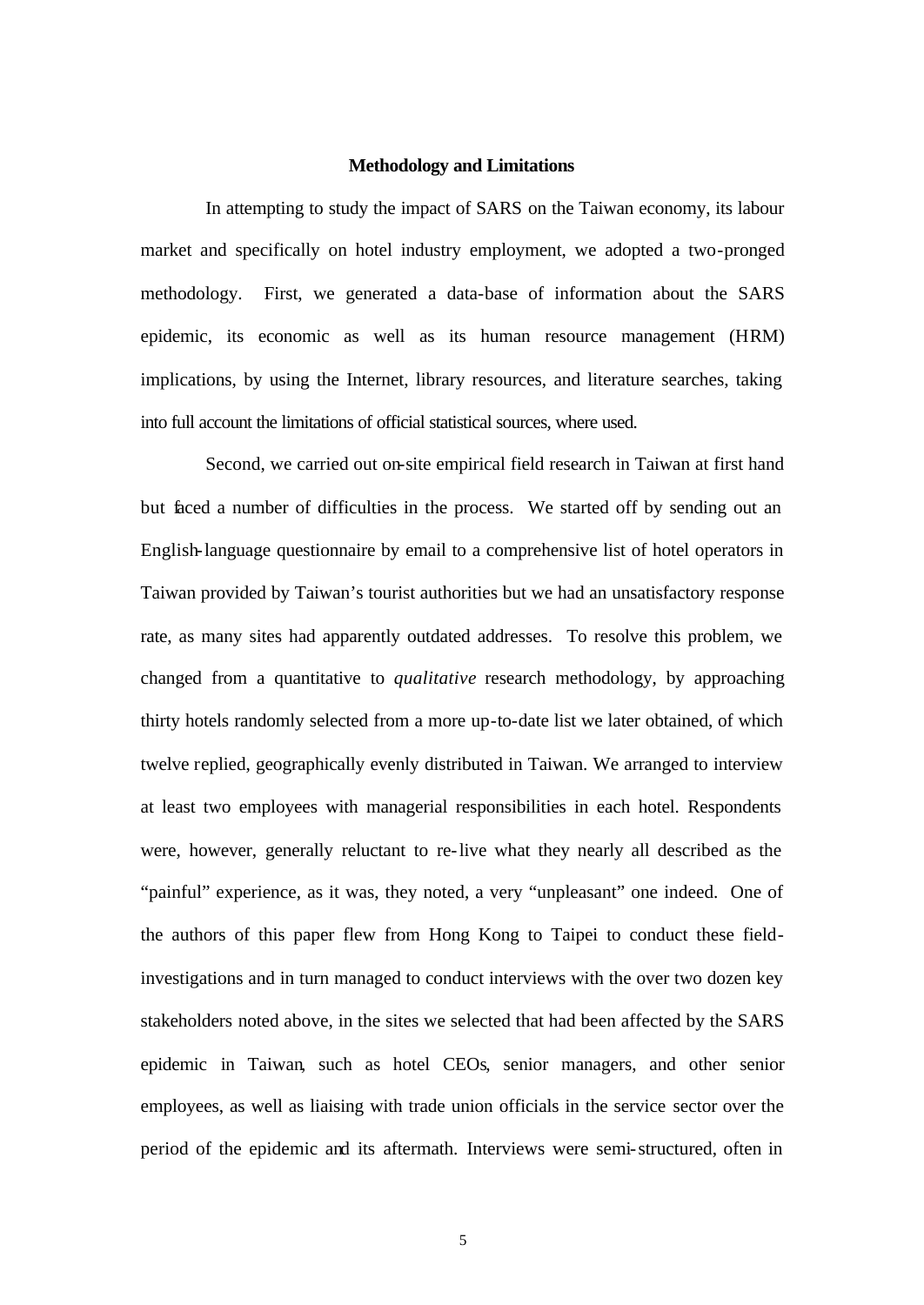depth and lasted over two hours each and in some cases longer.

With such a limited sampling and the other limitations of our methodology, it is only possible for us to discuss the human resource policies adopted by a specific number of different hotels, instead of explaining why varying but specific policies were adopted. However, we were assured that their experiences were "typical" over the period concerned, a view that was endorsed by the trade association and trade unions. The parallels with our similar ongoing studies of SARS in China, Hong Kong, and Singapore were sufficiently persuasive to lead us to believe that we were on the right track. Therefore, we trust that this exploratory study, *caveats not withstanding*, will meaningfully focus on the impact of SARS on the labour market and employment in the Taiwan hotel sector and provide a "snapshot" of a critical time for this key sector for jobs, in terms of what was seen as an "unprecedented" event, different from say the 1997 Asian crisis or the September 11 incident in 2001, in terms of its much heightened psychological dimension.

#### **Importation of SARS in Taiwan**

As of May 22, 2003, a total of 483 probable cases had been reported in Taiwan. All probable SARS patients were hospitalized; 84 (17 percent) had been discharged, and 60 (12 percent) had died (Lee et al, 2003). Three hundred and fortyone (71 percent) cases were from Taipei City and Taipei County, the largest metropolitan region of Taiwan.

The first case in Taiwan was the result of a visit to Taiwan by a resident of Amoy Gardens in Hong Kong, the apartment complex that produced many SARS cases in Hong Kong (Lee and Warner, 2005a).<sup>1</sup> The man, surnamed Tseng  $(?)$ , flew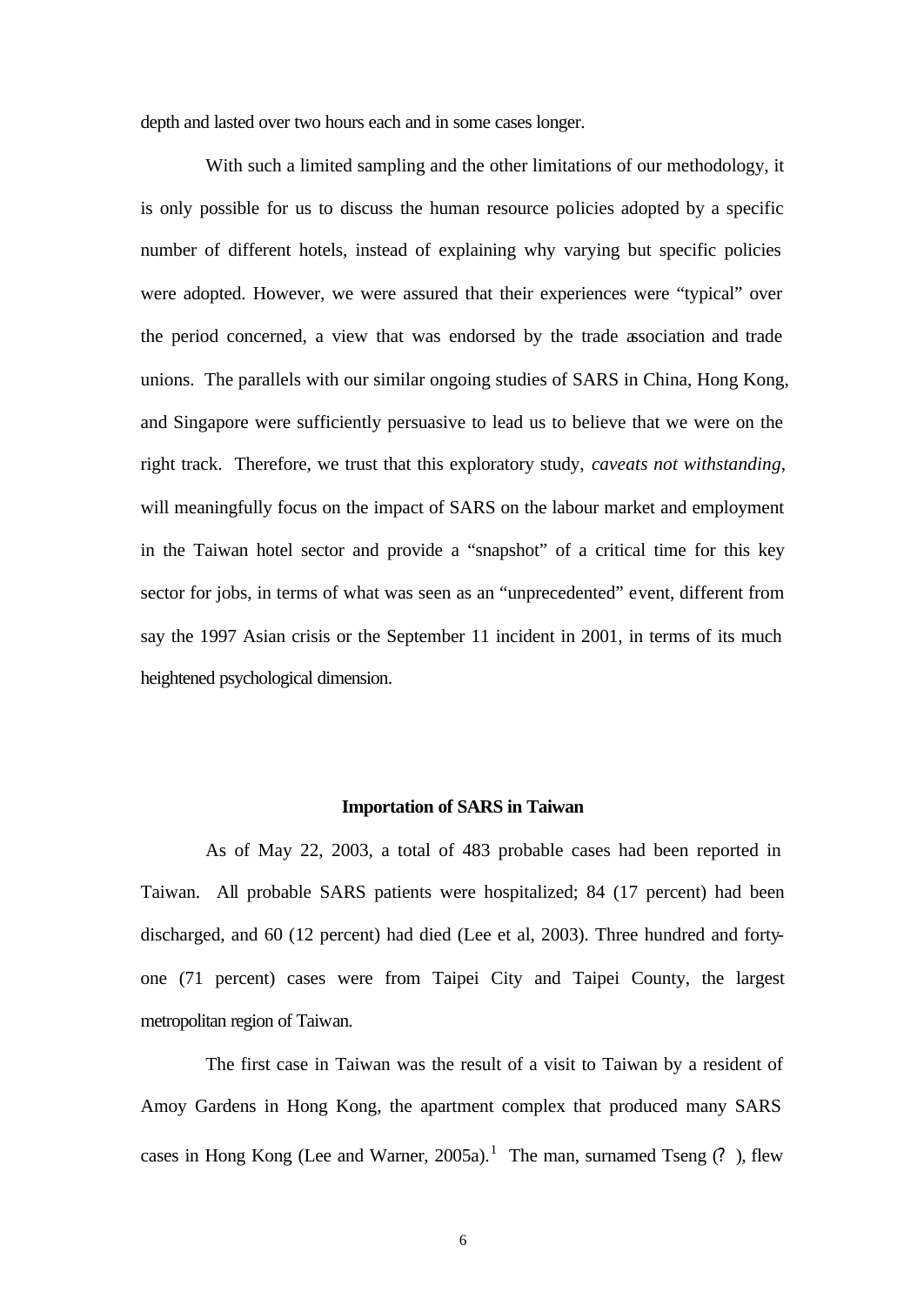to Taiwan on March 26, took a train to Taichung (? ? ) to see his brother the following day—to carry out the traditional "sweeping of the graves"—and flew back to Hong Kong the day after (Eyton, 2003). His brother was infected with the virus, admitted to hospital on April 3 and had the dubious distinction of becoming Taiwan's first SARS-related fatality.

Up until April 21, Taiwan reported twenty-eight probable SARS cases. During this period, SARS was characterized by sporadic cases among business travellers who were cared for primarily at large academic hospitals; the secondary spread was limited to identified contacts. Initial actions by the Taiwan Department of Health included the formation of a SARS advisory committee, infection-control training, contact tracing and quarantine, and airport and border surveillance. Because of Taiwan's apparent success with SARS control, in early April, the WHO changed Taiwan's designation from an "affected area" to an "area with limited local transmission" (Eyton, 2003). Taiwan, interestingly enough, hosted an international conference on SARS on April 20 to 21 to showcase its "achievements."

However, Taiwan's relative complacency over SARS was destroyed on April 22 when Taiwan's Department of Health was notified of seven cases of SARS among health-care workers (HCW) at a large municipal hospital in Taipei, the Taipei Municipal Hoping Hospital (Hospital A). Since then, SARS cases in Taiwan had increased and had been associated primarily with health-care settings. The "index patient" for the first outbreak of SARS through local transmission in Taiwan was a female fellow traveller on the train Tseng (the first SARS-related fatality in Taiwan) took to Taichung. Feeling ill, she went to Hospital A, where she was thought to have passed the virus on to several medical staff and a laundry worker. They had had multiple exposures with patients, visitors, and HCWs who were not protected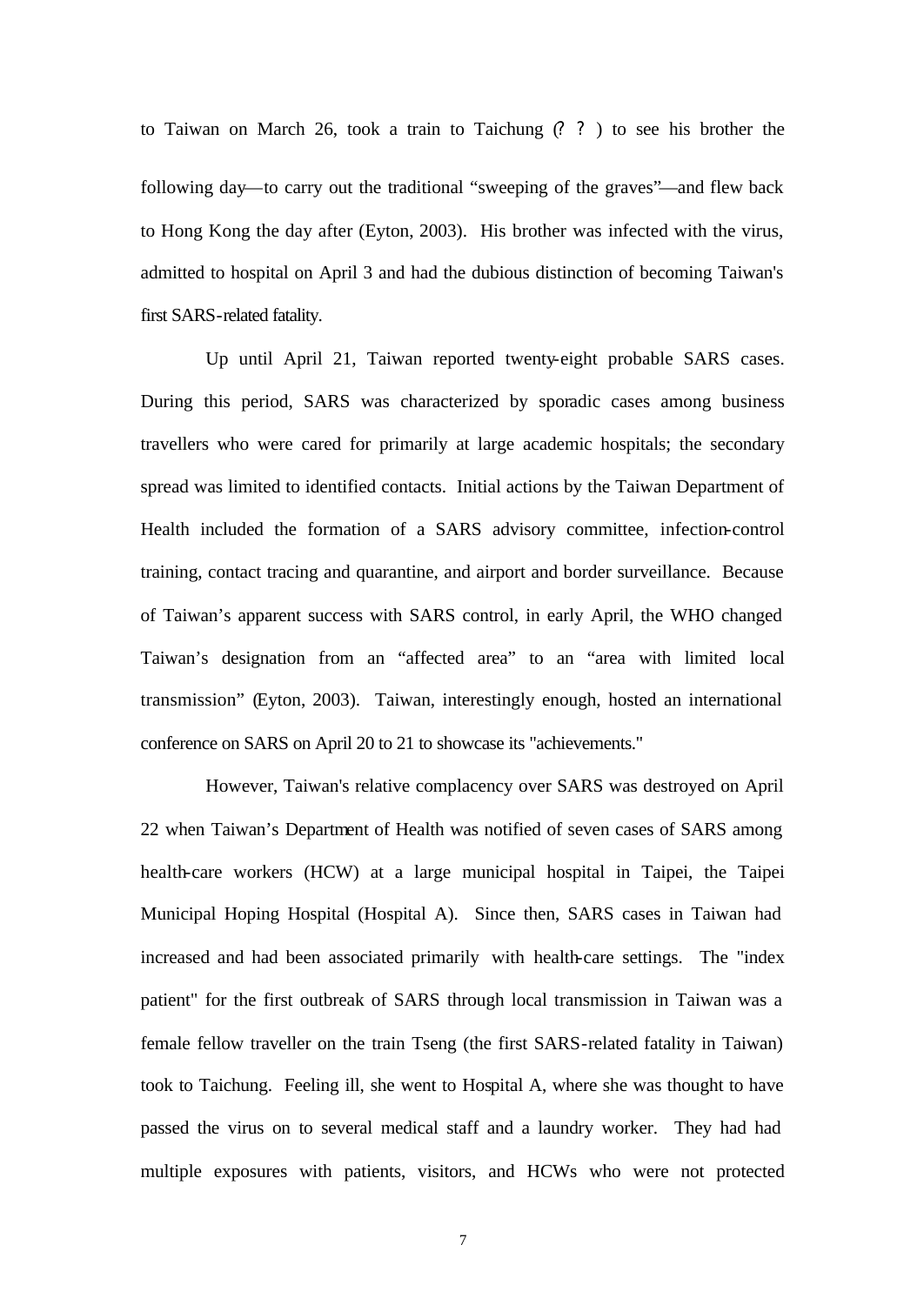adequately in order to prevent the acquisition of SARS. The number of potentially exposed persons was estimated at around 10,000 patients and visitors and 930 staff.

On April 24, Hospital A was contained, and all patients, visitors, and staff were quarantined within the building. All 930 staff and 240 inpatients were to be confined for fourteen days. Any staff not in the hospital when the quarantine order was issued was to return to the hospital immediately to start their isolation. Inside the hospital, all recognized SARS patients were concentrated on two floors. Personal protective equipment and disinfection materials were distributed, and active surveillance was enforced for all HCWs. However, incident SARS cases in Hospital A continued to increase. The result of the quarantine order had seen several displays of personal selfishness and lack of concern about the public good that had kept newspaper opinion pages and radio call-in shows busy for a week (Eyton, 2003). April 25 saw a demonstration at the hospital that involved bottle-throwing by staff angry about being quarantined. Meanwhile, some 32 of the staff that were out of the hospital when the order was imposed refused to return and went into hiding. A nurse, hiding from the quarantine order, wrote to a newspaper complaining that "no punishment can exceed the terror cast by the shadow of SARS" and claiming that quarantine was a death- sentence. While the public was still wondering about the professional ethics of a nurse who was afraid of catching an infectious disease, it was presented with the less-than-edifying behaviour of an ear, nose, and throat specialist at Hospital A, who not only dodged the quarantine but continued to work in his private clinic treating patients. Only when threatened with arrest by the police did he return to the hospital.

During April 22 to May 1, the number of probable cases in Taiwan more than tripled, from 28 to 89. Subsequent HCW clusters at eight hospitals had been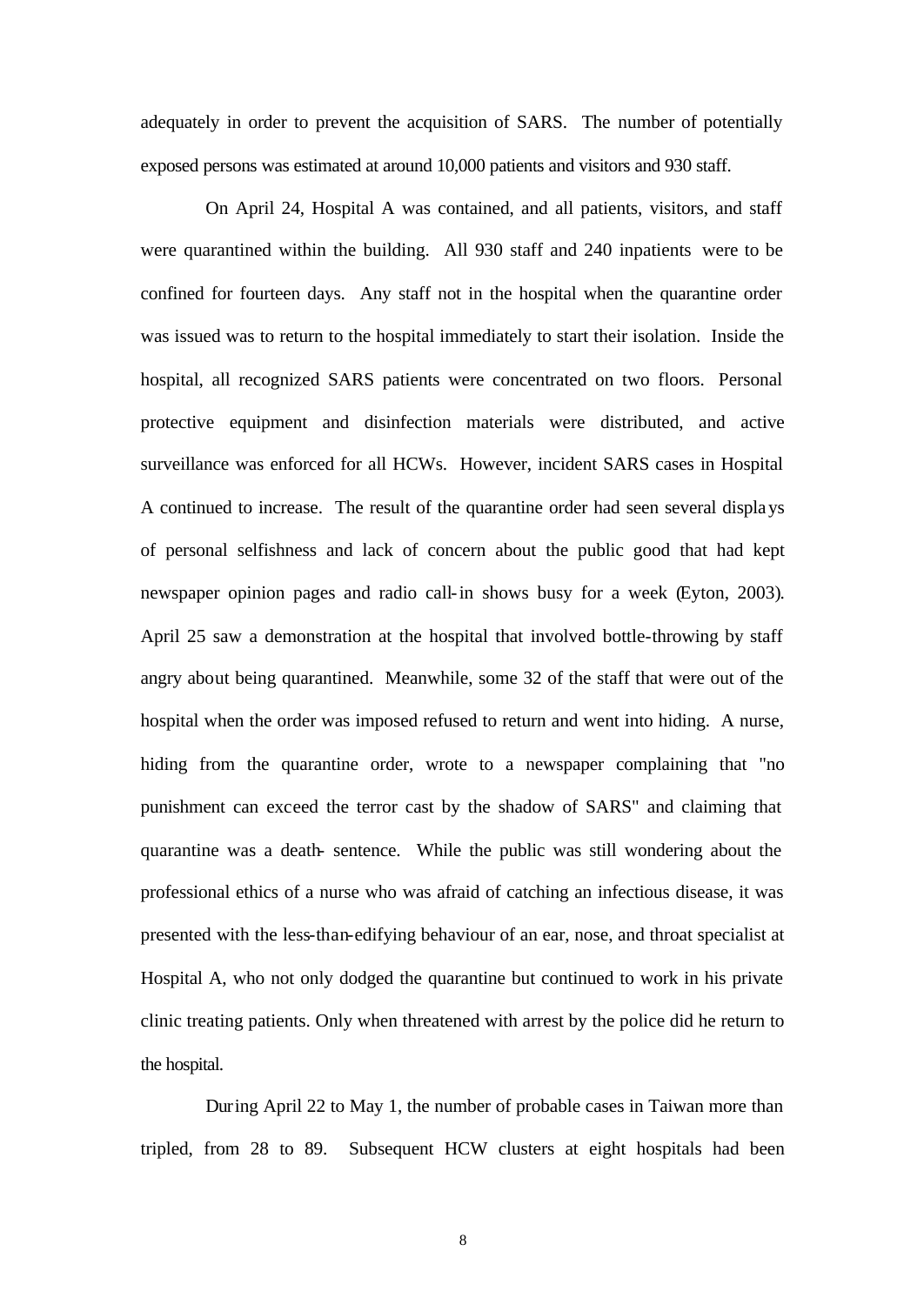associated with exposures at Hospital A. Many of these clusters occurred when presymptomatic patients or patients with SARS symptoms attributed to other causes were discharged or transferred to other health-care facilities. SARS then extended to multiple cities, and regions of Taiwan, including several university and private hospitals. On May 3, the WHO put Taiwan in the same risk category as Beijing and Hong Kong, the epicentres of SARS (Rigger, 2004).

Six days after the earlier mentioned conference on "SARS achievements" wound up, a seriously panicking Taiwan enacted draconian measures, placing all visitors from Hong Kong, mainland China, Singapore, and the Canadian city of Toronto in compulsory ten-day quarantine, as well as imposing extensive quarantine measures locally. Home quarantine was also mandated for discharged patients and visitors who had been at Hospital A since April 9. As of May 22, a total of 137 probable cases were associated with exposures at Hospital A, including 45 (33 percent) cases among HCWs; 26 (19 percent) persons died. We now turn to the *economic* costs of the phenomenon.

#### **The Economic Impact of SARS**

We first set out economic background based on our data-base, as well as the HRM data collected at first-hand by ourselves, albeit with the limitations acknowledged earlier, followed, by a discussion of their implications and last, our conclusions.

SARS, we believe, initially affects the economy by mainly reducing demand. Consumer confidence did *in fact* dramatically decline in a number of economies, leading to a significant reduction in private consumption spending. Much of the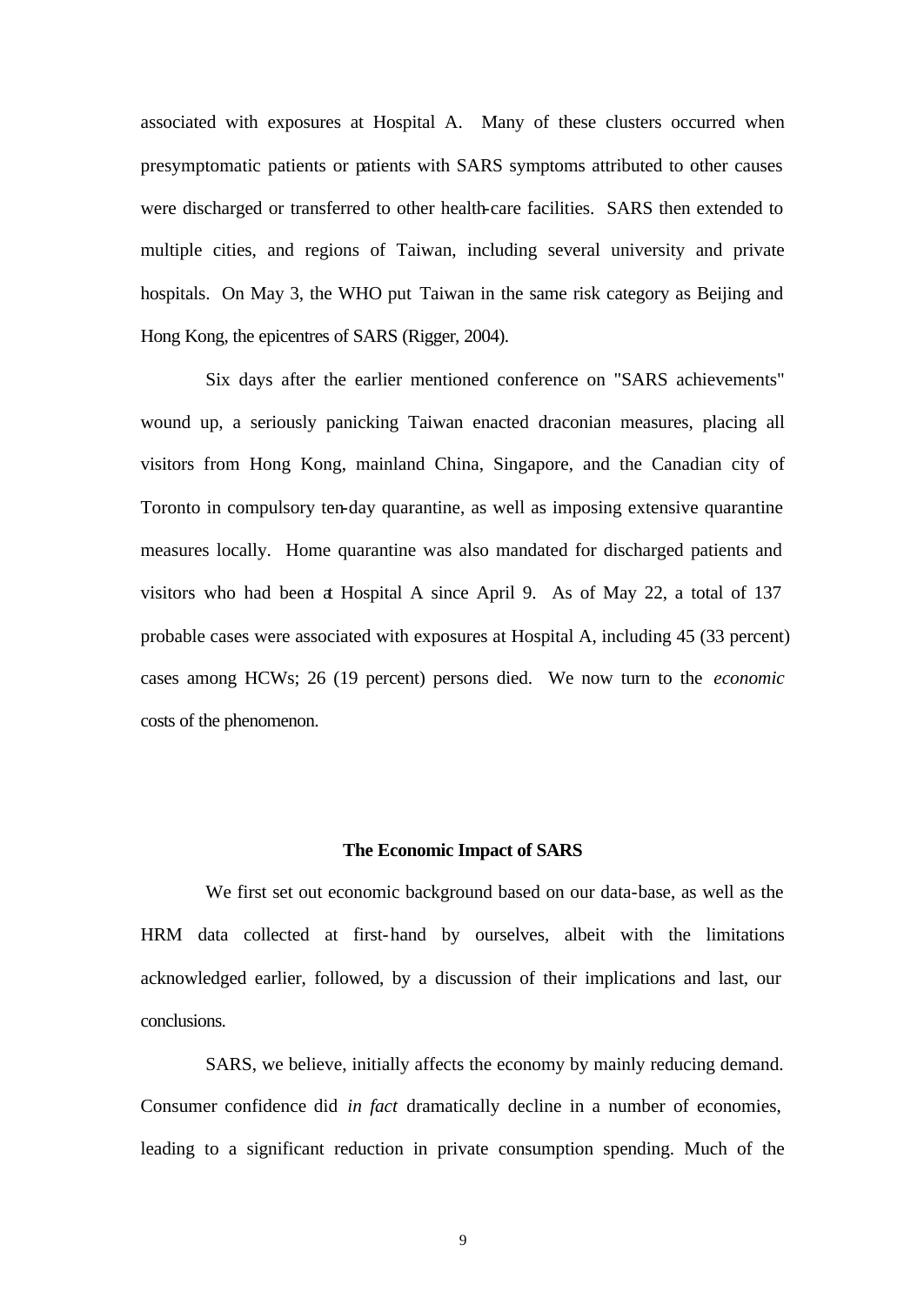impact stemmed from the great degree of uncertainty and apprehension generated by SARS. The *Asia Times* depicted the city as a place where people wore masks, and taxi drivers drove with all their windows open (Eyton, 2003). Taxi drivers had virtually no business. A self-employed taxi owner-cum-driver informant tried her luck at the National Palace Museum, a popular tourist attraction, two times a day but there were no visitors at all (Field interviews, May 2005). The taxi driver informed that the plight of those drivers who had to pay rent for their taxis was even worse.

Nightlife was virtually nonexistent. Nobody, unless very sick indeed, would visit a hospital. The city government doled out bleach to every household in Taipei to encourage what it called a "mass sterilization of communities" (Eyton, 2003). The government also required all passengers on the Rapid Transit railway system to wear masks, or else there would be a penalty of NT\$3,000 (just a little less than US\$100) (Field interviews, May 2005)!<sup>2</sup> Furthermore, the Taiwan government imposed a mandatory fourteen-day quarantine on all incoming travellers from nearby China, Hong Kong, Singapore, Macau, and even from as far away as Canada. It later relaxed this to let passengers who had only transited in Hong Kong avoid the quarantine, pretty much an essential measure since so many of Taiwan's connections with the outside world were routed through Hong Kong. Taiwan residents had to go home and stay there for two weeks; non-residents were put up at Taipei's Chiang Kai-shek Airport Hotel, while an army camp was also being prepared for detainees near the airport. Some lawmakers had even suggested that the government declare a state of emergency over the SARS outbreak. This did not materialize because the principal concern of the government, apart from containing SARS, was the potential economic impact of the disease (Field interviews, May 2005).

Investment was affected by reduced overall demand, heightened uncertainties,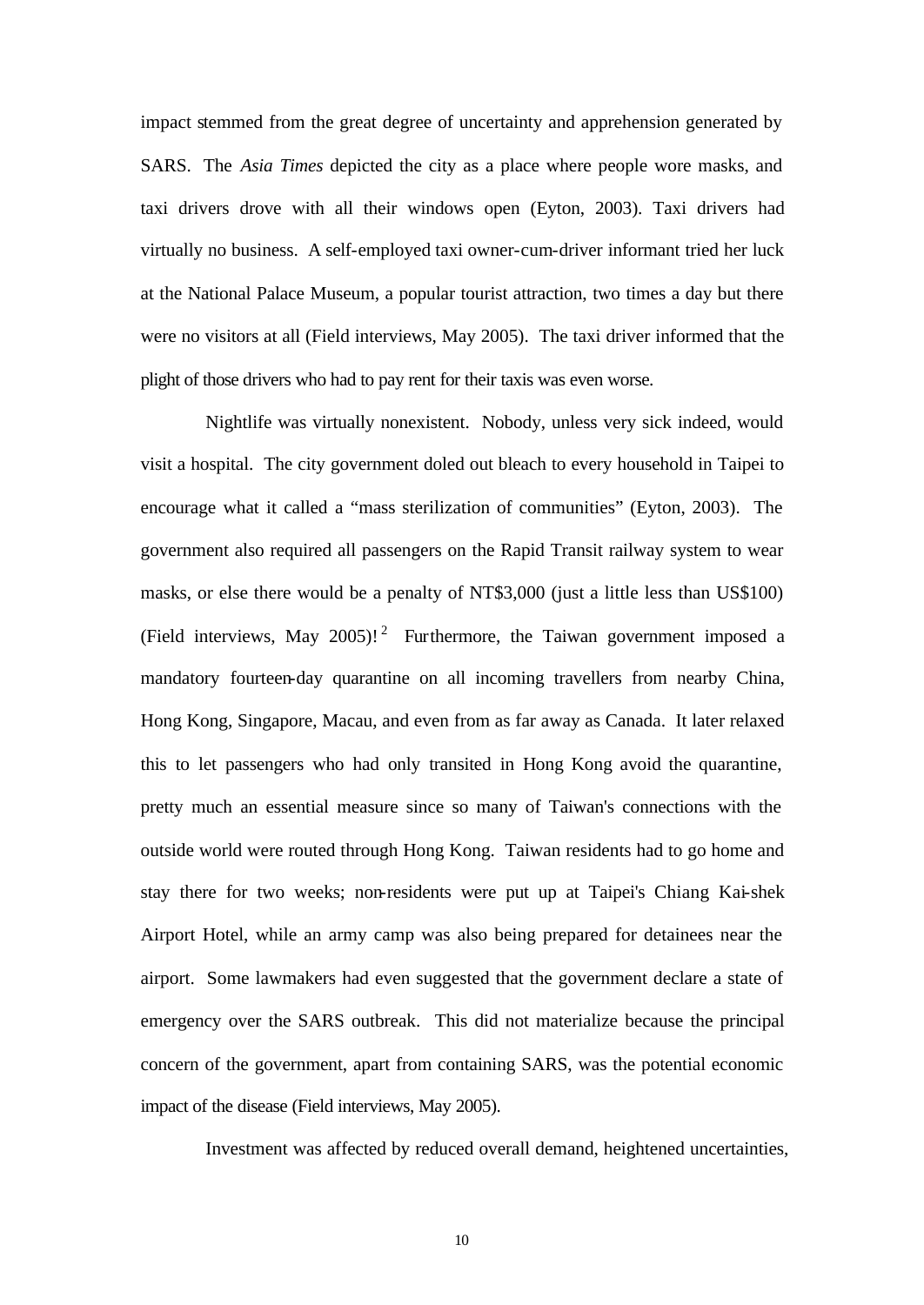and increased risks. SARS highlighted Taiwan's economic interdependence with China, the birthplace of the virus that had spread across Taiwan (Lee and Warner,  $2005a$ ).<sup>3</sup> Attempting to accurately assess the impact of SARS on Taiwan's economy would require knowledge of how bad the outbreak had become in China, particularly the Shanghai/Yangtze River Delta area, and Fujian and Guangdong provinces, which in recent years have become manufacturing centres—and increasingly, development centres as well—for Taiwanese companies. Unfortunately, accurate information on mainland China was not forthcoming at that time. Although Taiwan's key technology sector reported no interruptions in their chains across the Taiwan Strait, many did note that downstream customers in the United States and Europe had requested that they stock up on inventories to prepare for possible SARS-related interruptions (Taylor, 2003). And some had even been asked to move their manufacturing bases to Southeast Asia, which seemed to have contained outbreaks of SARS, or to Latin America (Field interviews, May 2005). Wang Yung-ching, chairman of the massive Formosa Group, the core businesses of which revolve around basic materials such as plastics and rubber—and which are heavily invested in hard-hit southern China, said that he expected "a severe blow" to his companies in terms of weakened orders from overseas clients who were fearful that the spread of the disease might impact Formosa's ability to fulfil the orders in a business environment that required minimal inventory to remain competitive. Furthermore, unlike the majority of foreign-invested firms operating in the PRC, Taiwanese were not only focused on manufacturing for export, but also on internal Chinese demand.

Although SARS had affected every component of aggregate demand, private consumption had particularly borne the brunt of the impact. Services involving faceto-face contact had been dealt a severe blow by the widespread fear of infection

11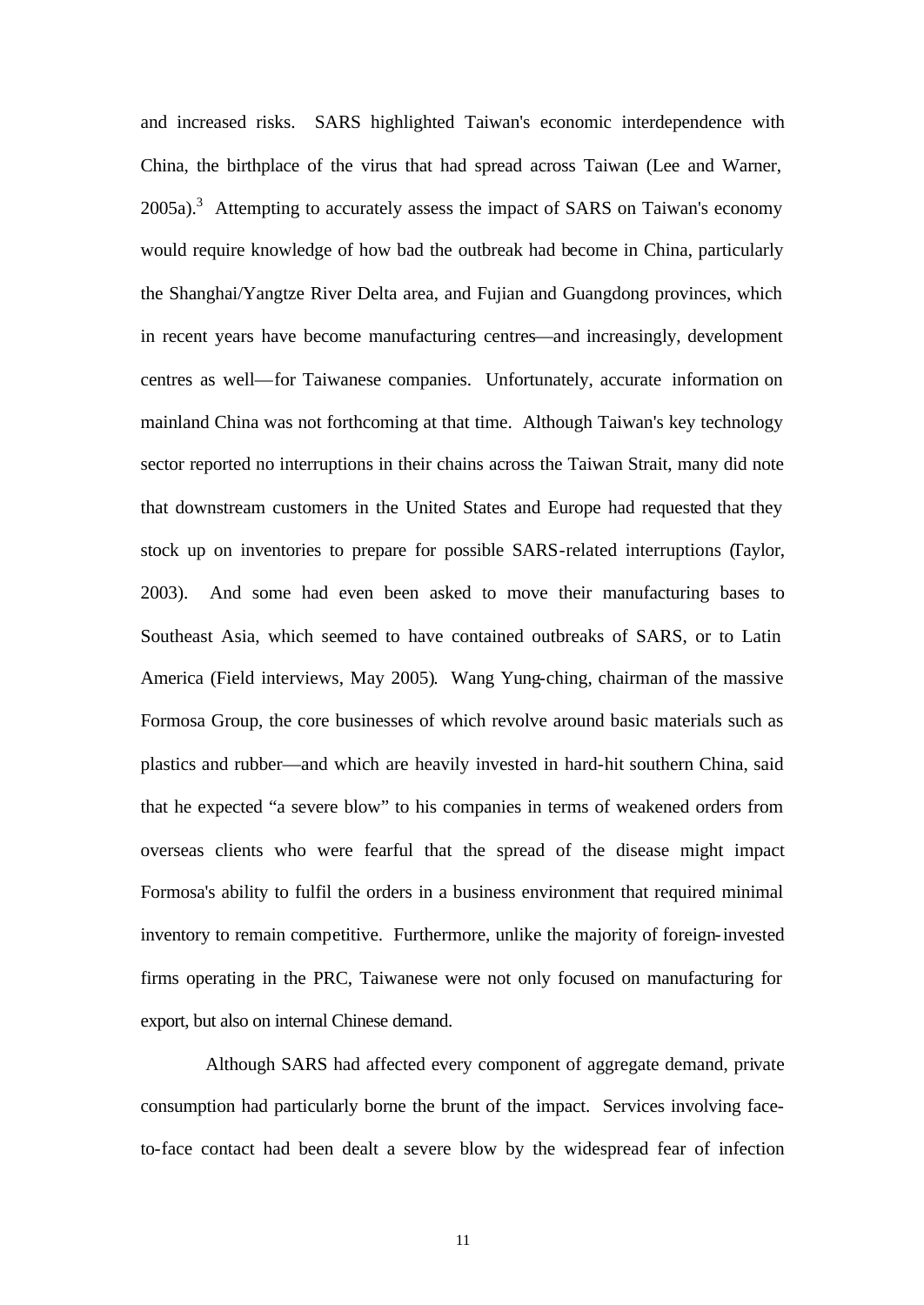through such interactions. In Taiwan, the major impact of SARS had cantered on the hospitality, travel and tourism industries. In large part, this was due to a dearth of business travel after foreign companies had postponed or cancelled plans for employee travel to Taiwan and other SARS-affected nations as standard corporate policy. Meanwhile, the normal flood of tourists from Japan, by far Taiwan's main source of incoming tourism, failed to materialize during the recent weeklong series of Japanese holidays. Despite cut-rate deals on luxury hotels, occupancy rates in Taipei and elsewhere were at or near rock-bottom. Meanwhile, domestic tourism, which accounted for the bulk of the industry, had melted away as Taiwanese avoid public transit and air travel. The indefinite postponement of Computex, Taiwan's most important industry convention and the third largest IT show in the world after CeBIT in Hanover and Comdex in Las Vegas, stroke a further blow to the hotel industry (BBC, May 23, 2003). Originally scheduled for early June 2003 as it had been over the years, the show's organizers postponed it, citing the unwillingness of registered exhibitors to attend. It was thus very likely that there would be closely linked implications in terms of human resources and labour markets.

Asian economies, as we have noted earlier, are heavily dependent on tourism, which accounts for as much as ten percent of GDP in many of the affected countries. Destinations such as Hong Kong, Singapore, and Taiwan are heavily dependent on the sort of service industries that demand regular and varied human contact—something many in the region were eager to avoid during the alert: these sectors are very labourintensive (Field interviews, May 2005) (see table 1). Governments had actively encouraged tourism in their policies to create jobs.

# **Table 1**

# **Number of Employees by Industry, 1981-2004 (Unit: thousand persons)**

| rear | <b>\griculture</b> | Industries | ervices<br>.307 |
|------|--------------------|------------|-----------------|
|      |                    |            |                 |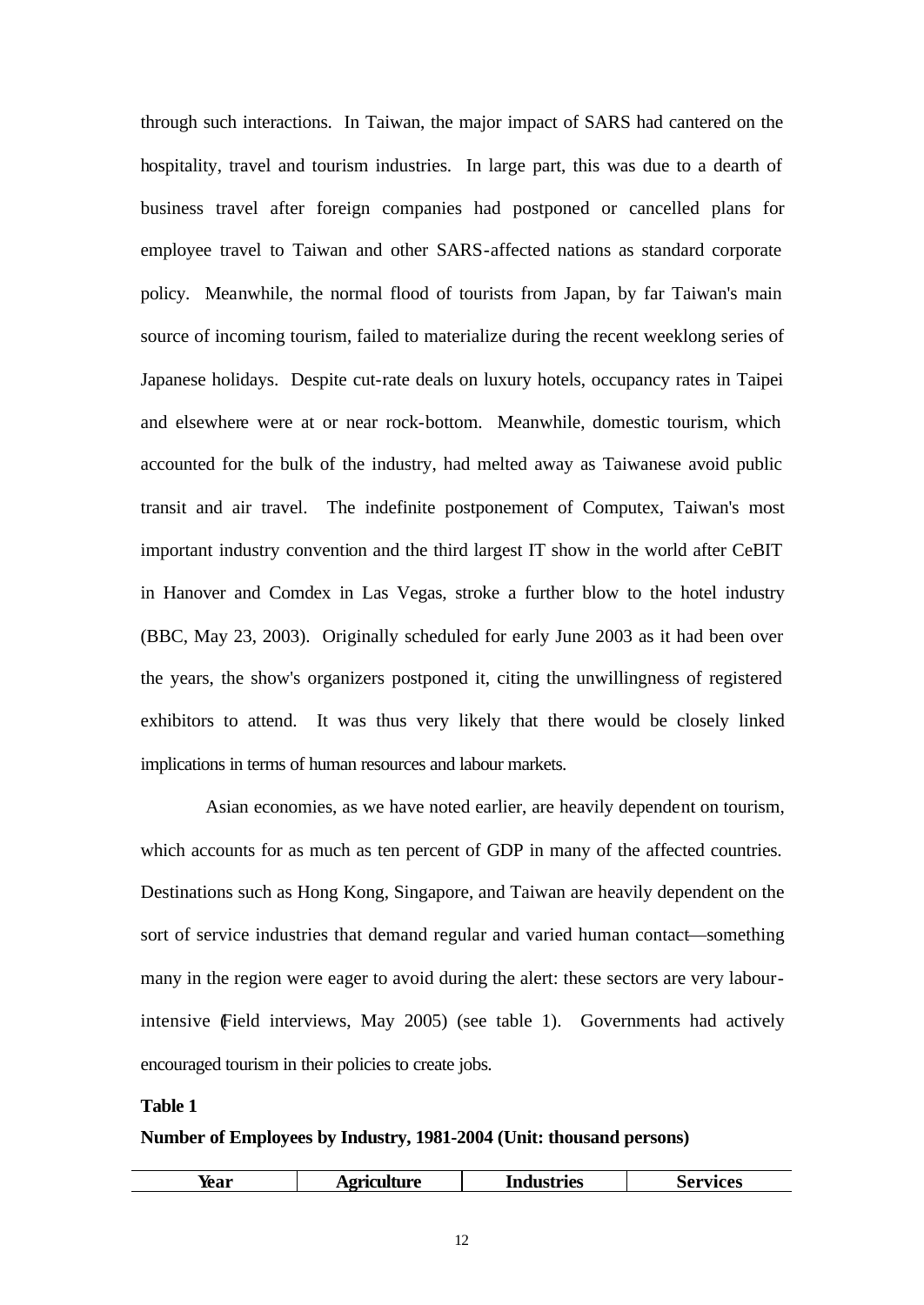| 1981 | 1,257 | 2.828 | 2,587  |
|------|-------|-------|--------|
| 1982 | 1,284 | 2,813 | 2,7143 |
| 1983 | 1,317 | 2,909 | 2,844  |
| 1984 | 1,286 | 3,089 | 2,934  |
| 1985 | 1,297 | 3,088 | 3,044  |
| 1986 | 1,317 | 3,215 | 3,201  |
| 1987 | 1,226 | 3,431 | 3,366  |
| 1988 | 1,113 | 3,443 | 3,551  |
| 1989 | 1,066 | 3,476 | 3,717  |
| 1990 | 1,064 | 3,382 | 3,837  |
| 1991 | 1,093 | 3,370 | 3,977  |
| 1992 | 1,065 | 3,419 | 4,148  |
| 1993 | 1,005 | 3,418 | 4,323  |
| 1994 | 976   | 3,506 | 4,456  |
| 1995 | 954   | 3,504 | 4,587  |
| 1996 | 918   | 3,399 | 4,751  |
| 1997 | 878   | 3,502 | 4,795  |
| 1998 | 822   | 3,523 | 4,944  |
| 1999 | 774   | 3,492 | 5,118  |
| 2000 | 738   | 3,534 | 5,220  |
| 2001 | 706   | 3,377 | 5,299  |
| 2002 | 709   | 3,332 | 5,413  |
| 2003 | 696   | 3,334 | 5,543  |
| 2004 | 642   | 3,446 | 5,698  |

**Source:** *Annual Report on Manpower Survey 2004,* 

http://www.stat.gov.tw/public/Attachment/53910445671.xls (accessed April 6, 2005).

According to an analysis of the International Labour Organization (ILO), reduced travel due to new concerns over SARS, combined with the ongoing economic downturn, was set to cut up to eight million jobs in the Asian tourism sector in 2003 (Belau, 2003). What was the evidence that justified such prognostications? Airline passenger loads to Asia dropped by up to 70 percent, and overall reservations in Asia were in fact down 30 to 40 percent in 2003, according to the World Tourism Organization (*USA Today*, June 20, 2003). According to official statistics in April 2003, passenger rates had fallen by 60 percent in Hong Kong, as compared to 40 percent in Singapore and South Korea, 37 percent in Bangkok, and 36 percent in Kuala Lumpur (*Ming Pao*, May 7, 2003). The decline in tourist arrivals shocked Taiwan. Passenger arrivals totalled 866,498 in the first four months of 2003, down by 8.39 percent from the level registered in the same period in 2002, but the gap widened to 49.46 percent during the period between March 19 and May 18 following the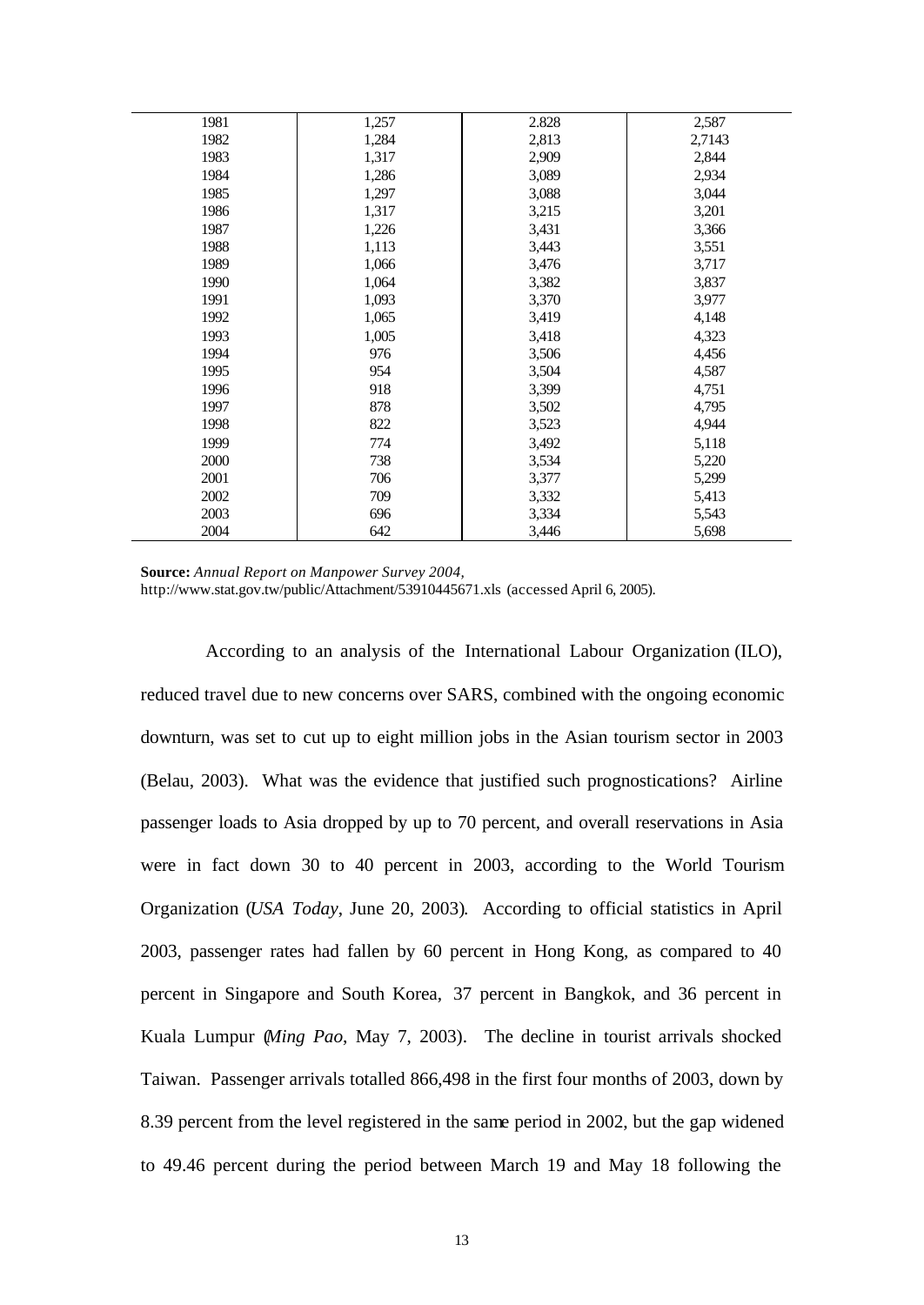SARS outbreak. Some airlines, such as the Singapore Airlines and United Airways, had cancelled direct and indirect flights to Taiwan. A historical low of passengers was recorded for the Taipei airport since its operation twenty-four years ago (*The Taiwan Economic News*, April 15, 2003).

At the same time, the number of outbound departures fell to 1.86 million for the January to April period, a 23.41 percent decline as compared to 2002. About 90 percent of the tours to China were cancelled in March 2003; virtually 100 percent of individual booking of air tickets to Hong Kong were cancelled (*The Taiwan Economic News*, April 15, 2003). The number of outbound departures suffered a 60.94 percent decline during the March 19 to May 18 period (BBC, May 23, 2003). Around 80 percent of the outbound tours had been cancelled in April and May 2003; the number of visitors had dropped to less than 6,000 a day in mid-May 2003. Over 80 percent of the 100,000-strong employees of the travel industry received half or even none of their salaries. The potentially deadly disease also had taken a heavy toll on domestic travel (Field interviews, May 2005). Occupancy rates at tourist hotels across Taiwan averaged 37.44 percent in April 2003, as compared to a normal occupancy rate of over 80 percent when Japanese tourists flocked to Taiwan in April, with those in northern Taipei, Taoyuan, Hsinchu, and Miaoli regions being the most affected. Since the mass outbreak of SARS in April 2003, visitor arrivals to private-run recreational parks had dropped from 60 percent to 80 percent. Including similar establishments on outlying islands, a total of 277 tourist resorts across Taiwan recorded an average contraction of 15.26 percent, with large indoor facilities suffering the largest impact (BBC, May 23, 2003). Taiwan had lost at least US\$350 million in tourism revenue in May and June 2003 because of the SARS outbreak (BBC, May 23, 2003).

Stores, restaurants, hotels, and travel agencies temporarily reduced staff,

14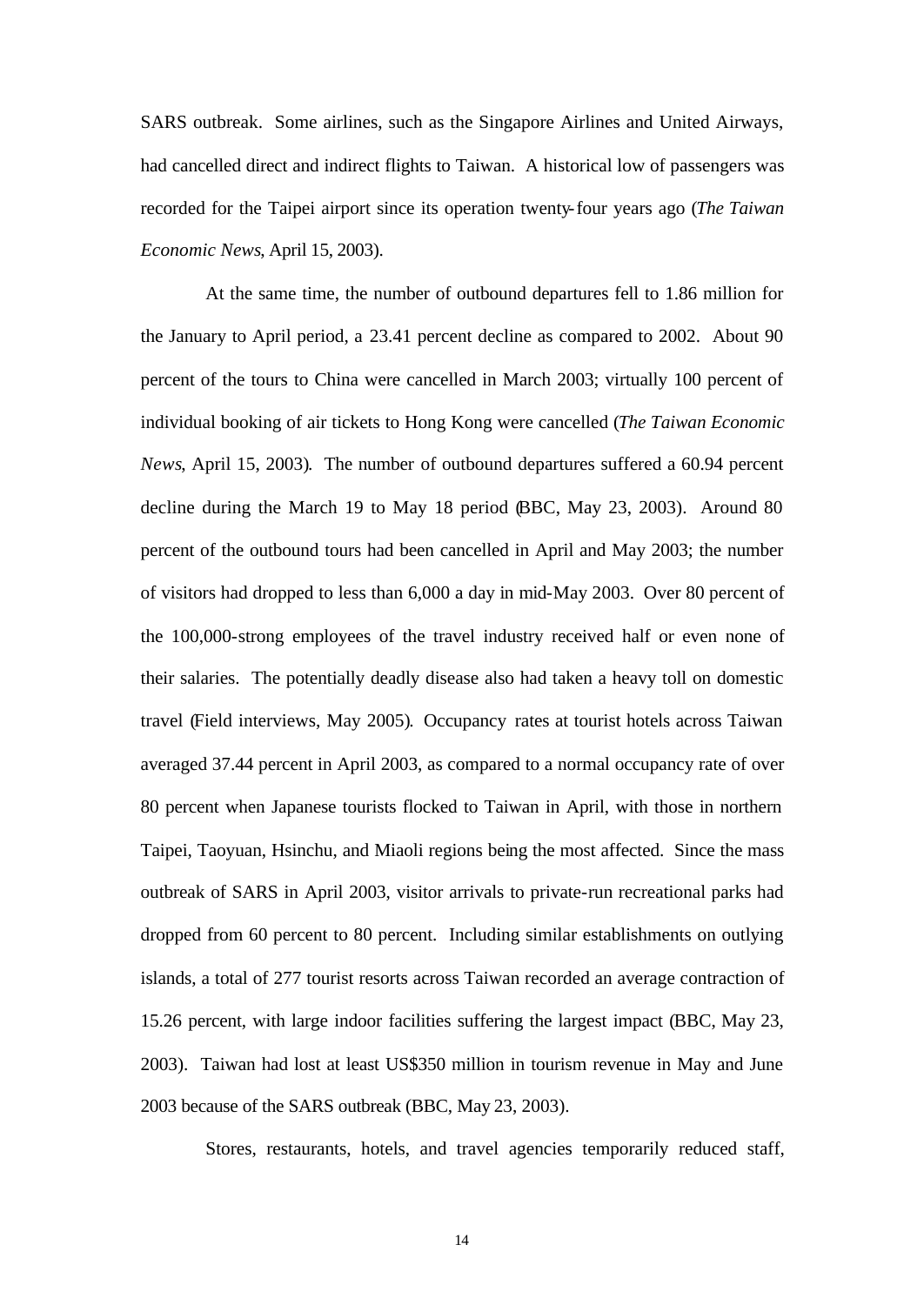halted hiring, and forced workers to take unpaid leave as the SARS epidemic kept residents at home and tourists away. The official unemployment total in Taiwan lingered at 4.99 percent (as the short-term human resources impact appears not to have led those adversely affected to register as officially job-less, as most people were not fired once and for all) compared with Taiwan's all-time high of 5.17 percent recorded in 2002 (see table 2).

| Year | <b>Unemployed Persons (thousand persons)</b> | Unemployment Rate (%) |
|------|----------------------------------------------|-----------------------|
| 1987 | 161                                          | 1.97                  |
| 1988 | 139                                          | 1.69                  |
| 1989 | 132                                          | 1.57                  |
| 1990 | 140                                          | 1.67                  |
| 1991 | 130                                          | 1.51                  |
| 1992 | 132                                          | 1.51                  |
| 1993 | 128                                          | 1.45                  |
| 1994 | 142                                          | 1.56                  |
| 1995 | 165                                          | 1.79                  |
| 1996 | 242                                          | 2.60                  |
| 1997 | 256                                          | 2.72                  |
| 1998 | 257                                          | 2.69                  |
| 1999 | 283                                          | 2.92                  |
| 2000 | 293                                          | 2.99                  |
| 2001 | 450                                          | 4.57                  |
| 2002 | 515                                          | 5.17                  |
| 2003 | 503                                          | 4.99                  |
| 2004 | 454                                          | 4.44                  |

**Table 2 Number of Unemployed Persons and Unemployment Rate, 1987-2004**

**Sources:** *Annual Report on Manpower Survey 2004*:

www.stat.gov.tw/public/Attachment/53910461771xls;

and www.stat.gov.tw/public/Attach ment/53910463571.xls.

### **Discussion and Evaluation**

We now turn to a discussion and evaluation of the economic and HRM impact of SARS on Taiwan, specifically focusing on its service sector, specifically in terms of tourism and hotels. The first imported cases started in late March and April 2003, and the WHO global alert was issued on March 12, 2003. These led to a fall in the percentage change of the GDP generated in the service sector vis-à-vis via the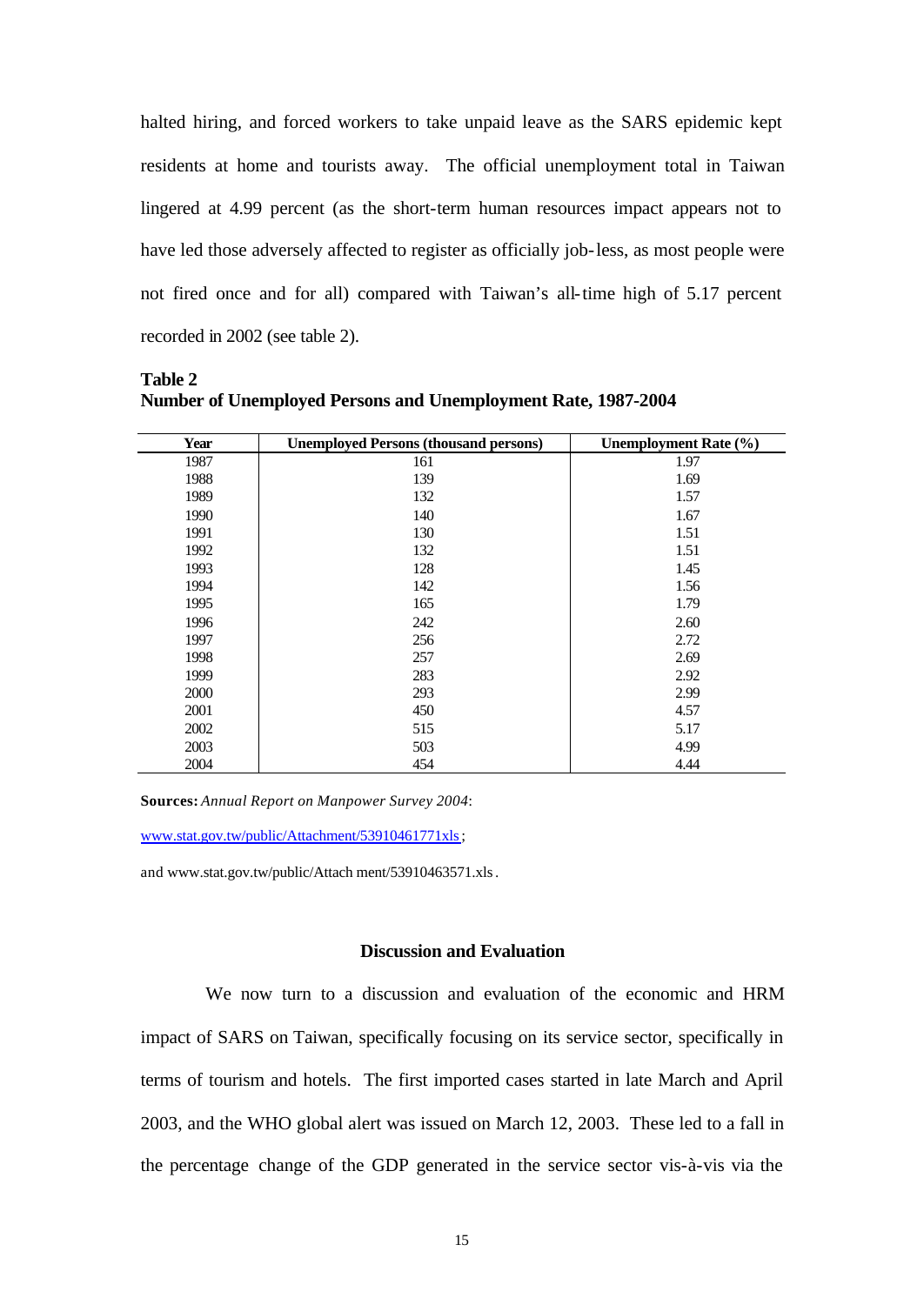corresponding period in 2002.

As seen in fig. 1, the number of tourist arrivals drastically declined since the travel advice was issued by the WHO on March 12, 2003. The number of visitor arrivals from the first quarter of 2003 to the second quarter plunged from 258,128 in February to 40,256 in May 2003. Hong Kong and Singapore also experienced a broadly comparable decline in tourist numbers.

**Figure 1 Visitor Arrivals, January–December 2003 (Unit: thousand persons)**



**Source:** *Monthly Bulletin of Statistics, April 2004*, National Statistics of Taiwan website, http://www.stat.gov.tw/bs2/bulletin/xls/K-3.xls.

There had already been a marked slowdown in the growth rate of international tourism by the 1990s, affected by the 1997 Asian financial crisis and the September 11, 2001 terrorist attacks in the United States. Despite the bombings on Indonesian island of Bali in 2002, which raised questions about security throughout Southeast Asia, recovery seemed under way as there were more than 2.9 million visitors. The uncertainties relating both to Middle East tensions and SARS, dominated expectations, and over time these were made worse by the onset of the epidemic being totally unexpected.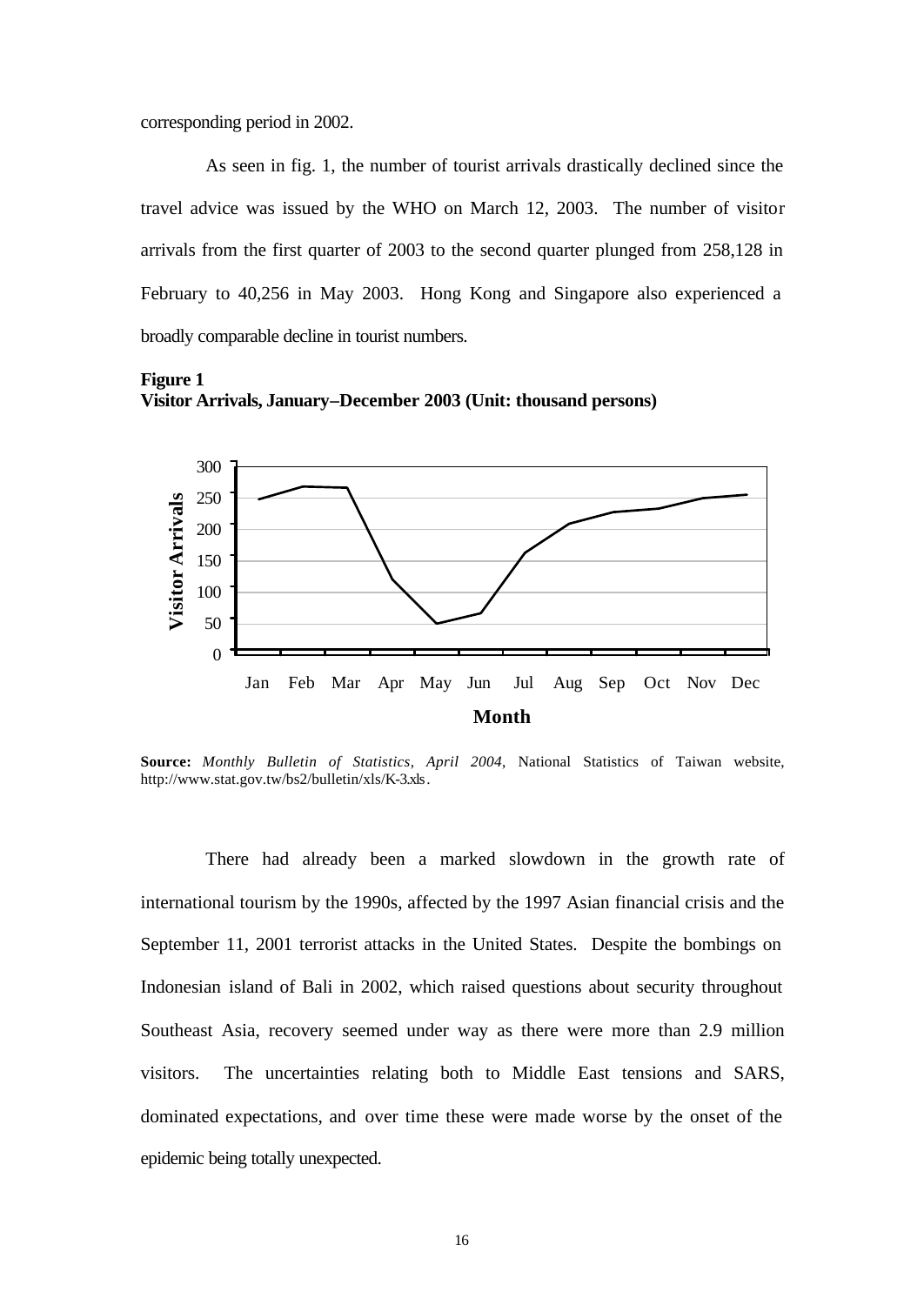According to Richard Stirland, the leader of the Association of Asia-Pacific Airlines, the region's airline trade group, the impact of SARS had been unprecedented, inflicting damage on some carriers as much as five times greater than the September 11 attacks (Dennis et al, 2003). The International Air Transport Association expected the world's carriers to lose US\$10 billion in 2003 as a result of the health crisis, a generally dismal world economy and fear of flying associated with terrorism and the Iraq war. Singapore Airlines (SIA) reduced nearly 40 percent of its capacity at the peak of the epidemic, parked thirty-four aircraft, and phased out its Airbus A310-300 and A340-300 fleets ahead of schedule. It laid off 414 workers and asked others to take pay cuts. Hong Kong's Cathay Pacific Airways parked twenty-two of its eightytwo aircraft at the peak of the epidemic. Its other passenger carrier, China-specialist Dragonair, had to park nearly half its fleet (eleven of twenty-one aircraft) because both Hong Kong and China were the epicentres of the SARS outbreak. Dragonair's China network of nineteen destinations was reduced to a skeletal service (Dennis et al, 2003).

Taiwan's airline industry also reported heavy losses due to flight cancellations. The cancellation rate for flights to Hong Kong, Macau, Singapore, and Vietnam from March 17 to April 11 amounted to 16.2 percent. From late March to end of April, local airlines had cancelled 796 flights, or 22.95 percent of their usual total (*South China Morning Post*, May 1, 2003). The number of passengers from Hong Kong had dropped by 10,000 daily while the number of passengers from Macau had dropped by 3,200 per day. Most tour guides had not received any work assignment for periods of months; a tour guide interviewed had no income for three months (Field interviews, May 2003). A coach driver interviewed had no income for *six* months (from March to August 2003). Yet, according to the 30-year experience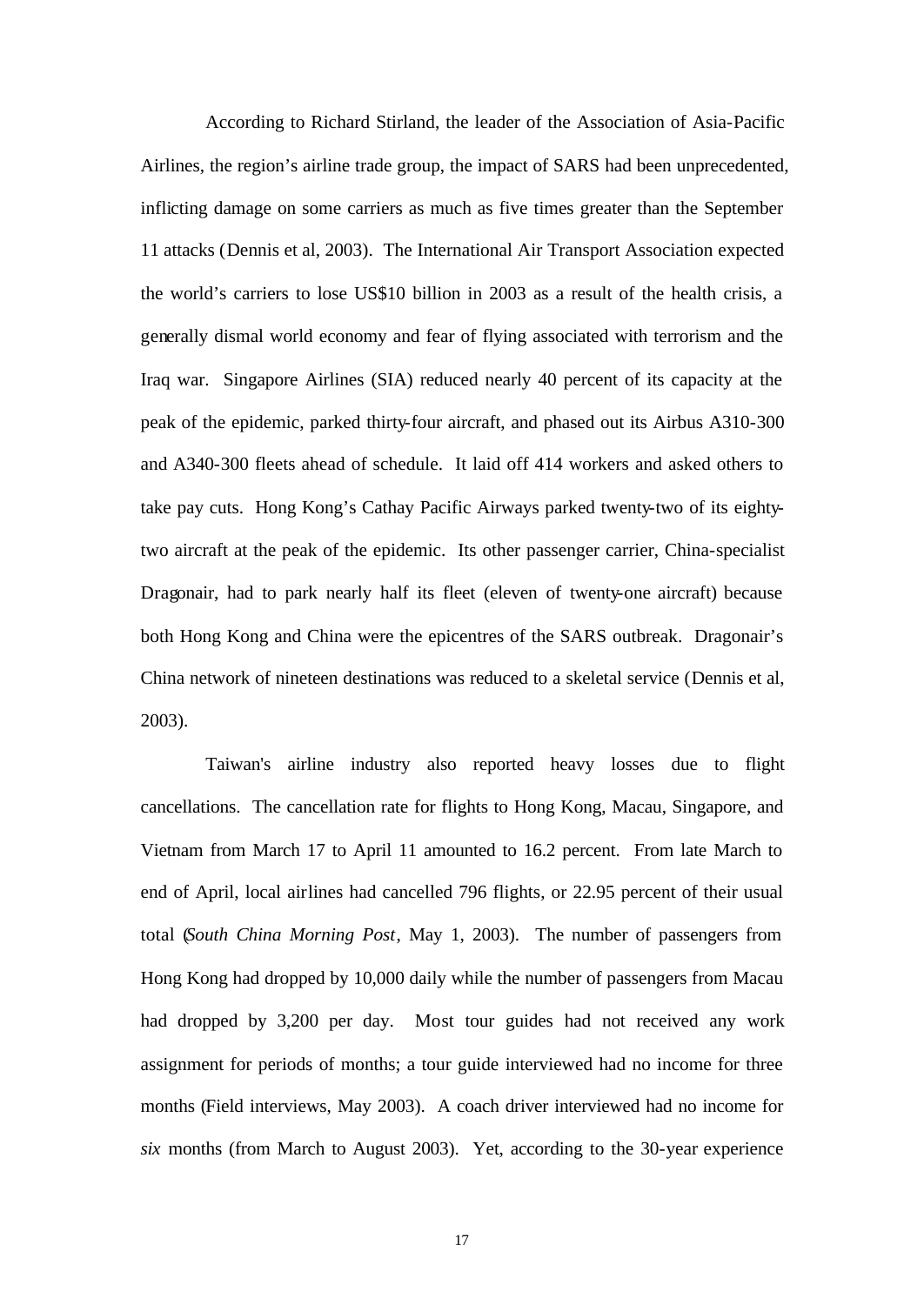coach driver, there were very few complaints as employees were said to be understanding of the fact that the employer had no business and hence no revenue to pay its employees (Field interviews, May 2003).

The director of human resources of a five-star hotel in Taipei informed that the room occupancy rate fell from a normal 85 percent to 20 percent in March 2003 when SARS hit Taiwan (Field interviews, May 2003). As the hotel association in Taiwan had not discussed the situation and did not operate in a "cartel" system, individual hotels had to think of ways to survive. The Westin Taipei was the first hotel to target the local market and introduced free twin-bed accommodation for the purchase of breakfast and dinner buffet combos at NT\$2,900 (Field interviews, May 2003). Such marketing efforts proved to be very attractive to the local Taiwanese population. The personnel manager of a five-star hotel informed that 15,000 room nights had been sold in five months from the end of March to August 2003 (Field interviews, May 2003).

By April and May 2003, virtually all hotels offered steep discounts to encourage consumer spending (and boost employment) when SARS was at its worst (*Minsheng bao*, April 26, 2003). Howard Plaza Hotel offered a night's stay for single at around NT\$3,000 (around US\$100) including breakfast and afternoon tea (NT\$1,400 for two excluding breakfast); Grand Hyatt Taipei offered a night of twin accommodation at NT\$3,300 (original price at NT\$9,100). Other five-star hotels used gimmicks to attract customers: Grand Formosa Regent Taipei offered a night's stay at the super deluxe room for two at NT\$4,000, including buffet breakfast, free Chinese herbal tea and Germany-imported music to enhance self-defence metabolisms against SARS; and Evergreen Laurel Hotel offered meals and spa treatment for two at NT\$9,999 (about 65 percent discount over the original price of NT\$30,000).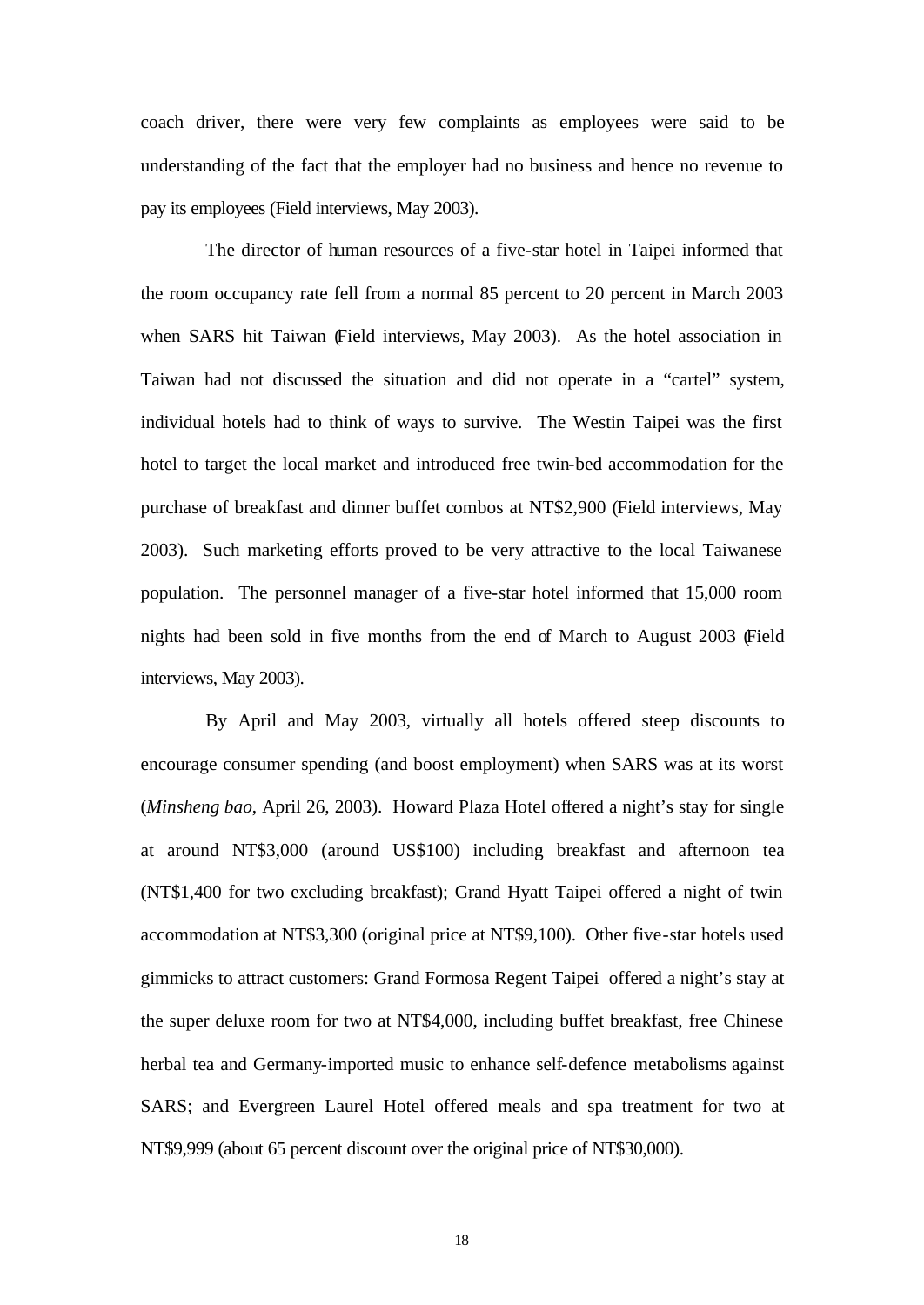Some hotels offered "cut-throat" bargains. For example, Gloria Prince Hotel offered local Taiwanese a night's stay at a super deluxe room for two at NT\$3,999, plus a transferable coupon for one night's free accommodation; Caesar Park Taipei offered a night's accommodation at NT\$2,500 (containing NT\$2,000 worth of vouchers for meals in the hotel, purchase of souvenirs and worldwide web service); and the Landis Ritz Hotel offered a two bedroom apartment for four at NT\$4,888 (original price of which was NT\$21,450), including breakfast and every night's extension of stay at NT\$1,000 per person. Hotel groups that have operations in different cities offered twin-cities packages to lure customers: Caesar Park Taipei and Caesar Park Hotel Kenting (in the north and south of Taiwan, respectively) collectively offered promotional packages that ranged from NT\$999 to NT\$29,999 (including airfare, presidential suite, all meals, day trips, and ecotours).

Some hotels offered low rates through packages put together with airlines (Field interviews, May 2003). For example, the Grand Hotel at Taipei cooperated with a local airline to offer Taiwanese attractive hotel plus airfare packages that ranged from NT\$3,088 to NT\$4,900; while Grand Hotel Kaohsiung in the south offered similar packages for four people at a price of around NT\$10,000 (Dennis et al, 2003). The Executive Yuan of Taipei called an emergency meeting on April 7 to discuss methods for helping Taiwan's tourism sector to tide over financial difficulties triggered by the outbreak of SARS (BBC, April 7, 2003). The emergency meeting, presided over by the minister of transport and communications—attended by officials from the Tourism Bureau, as well as officials from other cabinet-level agencies, including the Council for Economic Planning and Development, the Ministry of Finance, and the Council of Labour Affairs—was aimed at working out expedient and contingency measures to render a helping hand to the domestic tourism industry,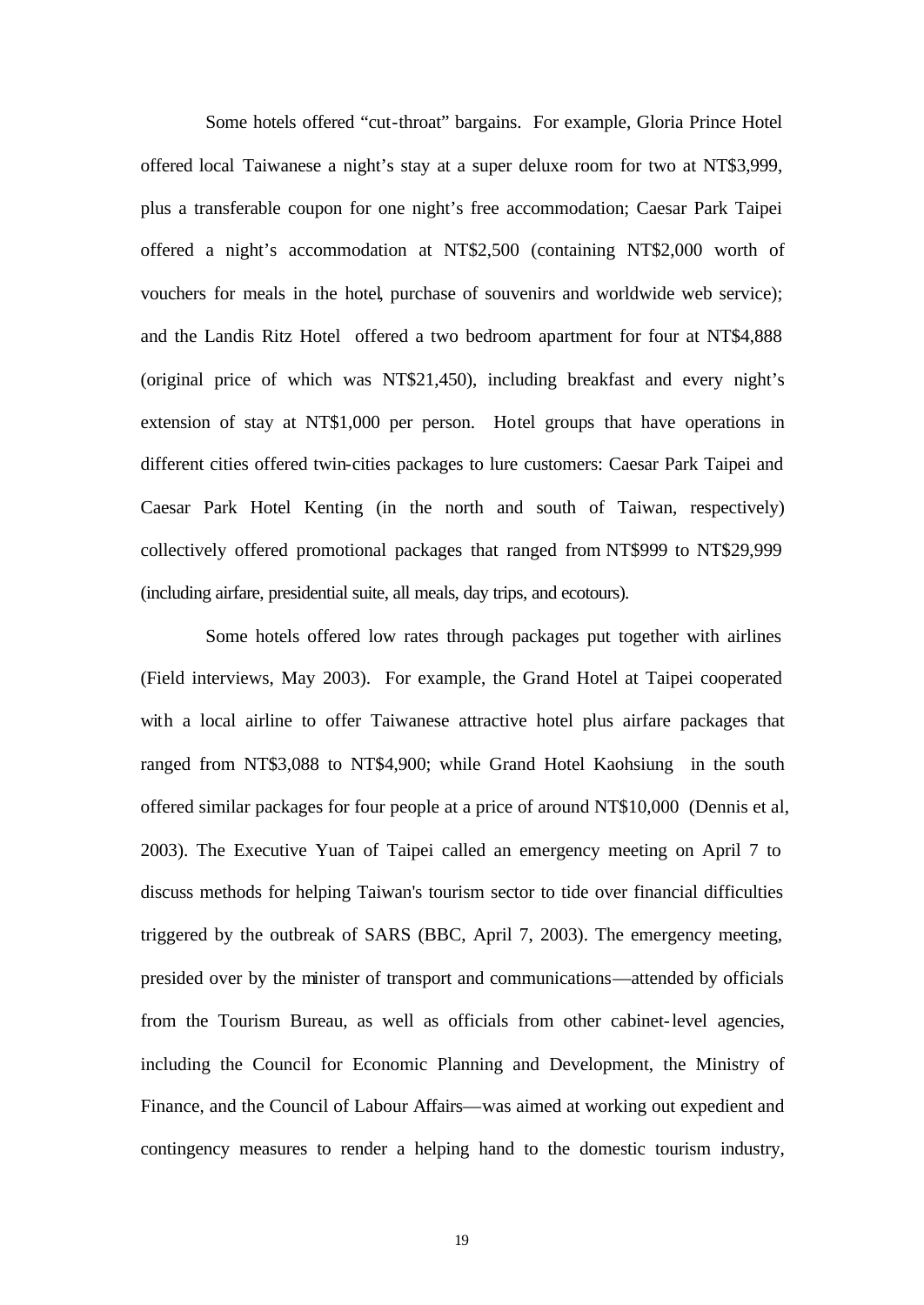particularly travel agencies, at the time when SARS was scaring tourists away from mainland China, which have been a major source of business for Taiwan travel agencies over the past few years. A rescue plan was announced on May 1 to bail out its faltering airline and travel industries. A tax cut or exemption was being considered for some industries (*Zhongguo shibao*, April 15, 2003). Vice chairwoman of the Council for Economic Planning and Development remarked that the Taiwan government had already reduced fees for local airlines and that would "cost the government almost NT\$2 billion in lost revenue" (Dennis et al, 2003). The finance committee of the Legislative Yuan also approved a proposal to stop local banks from cutting loans for industries in need of short-term financing during the SARS outbreak (Dennis et al, 2003).

The CEO of an Internet employment agency reflected that SARS impacted hardest on the tourism industry, the aviation industry, and the wholesale and retail businesses (in that order). Labour demand for the tourism industry in the short-term was worst hit: the number of vacancies they recorded fell from 8.63 percent in February to 6.32 percent in late March when SARS broke out, to a further 5.82 percent in mid April—a 30 percent drop in one and a half month's time (*Pacific News Taiwan*, April 25, 2003). Yet, the aviation industry and the wholesale and retail sector, which are more capital intensive, could endure the temporary economic setback and avoided massive retrenchment.<sup>1</sup> This could have accounted for the moderate fall in the overall demand for labour in the service sector's industries, with the biggest drop in the number of employees in the hotel and hospitality industry. It was natural that all hotels in Taiwan resorted to the tactic of frozen recruitment during the period of SARS. One personnel manager remarked that even the interns<sup>4</sup> were sent back to the

 $\frac{1}{1}$  Ibid.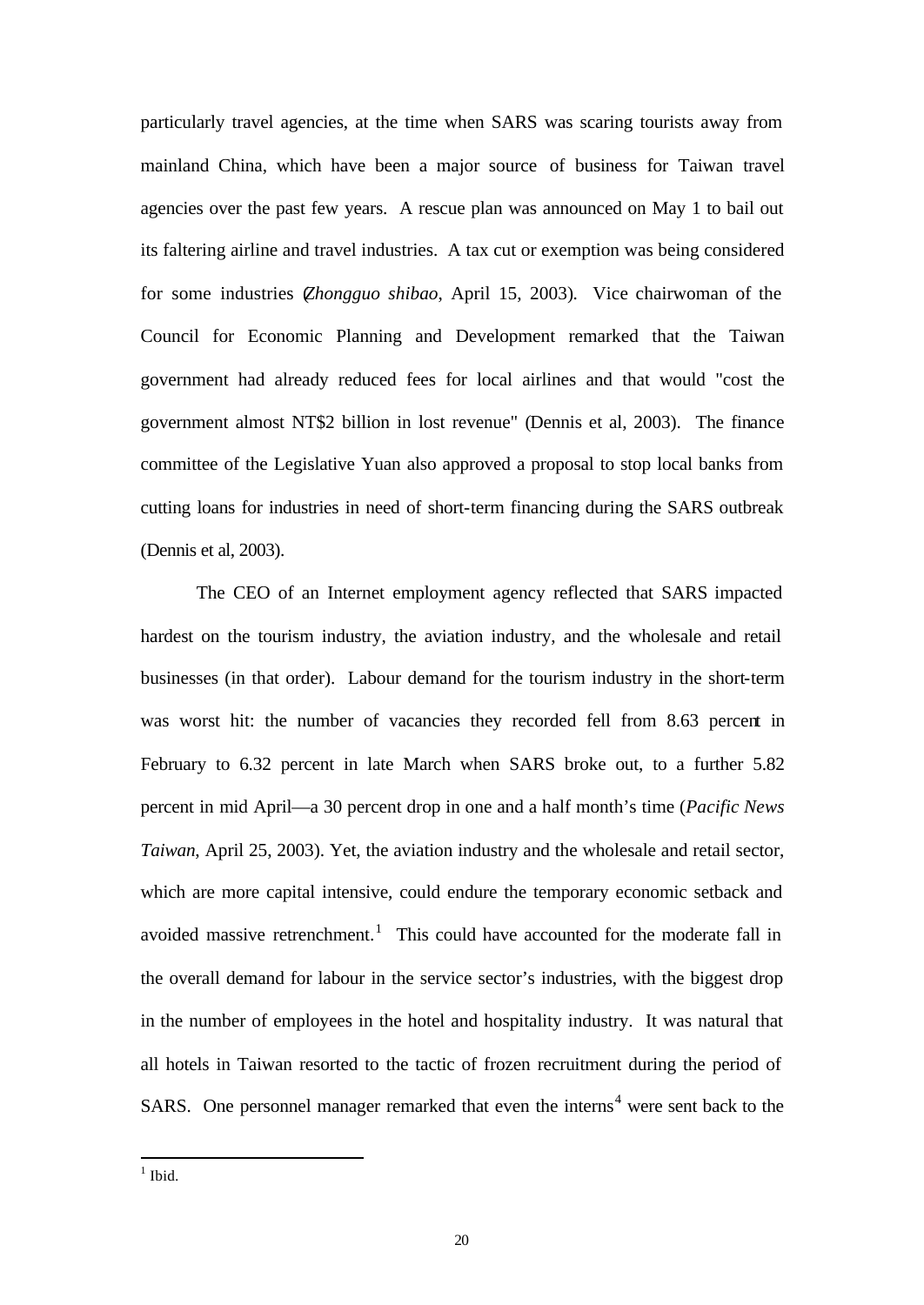universities; part-time workers, like chefs and service staff, normally recruited for big functions such as wedding banquets, were no longer required (Field interviews, May 2005).

To survive in such turbulent environments, hotels in Taiwan resorted to various HRM measures to cut costs. We now go on to discuss these HRM implications, of changing labour demand and labour supply consequences, as noted above (see fig. 2). Compared with our earlier study in Singapore (Lee and Warner , 2005b) and Hong Kong (Lee and Warner, 2005a) on the same subject, Taiwan shares a labour market known for its flexibility with Hong Kong, as well as a paternalistic organizational culture. Singapore's labour market, on the other hand, was more directly affected by government intervention.



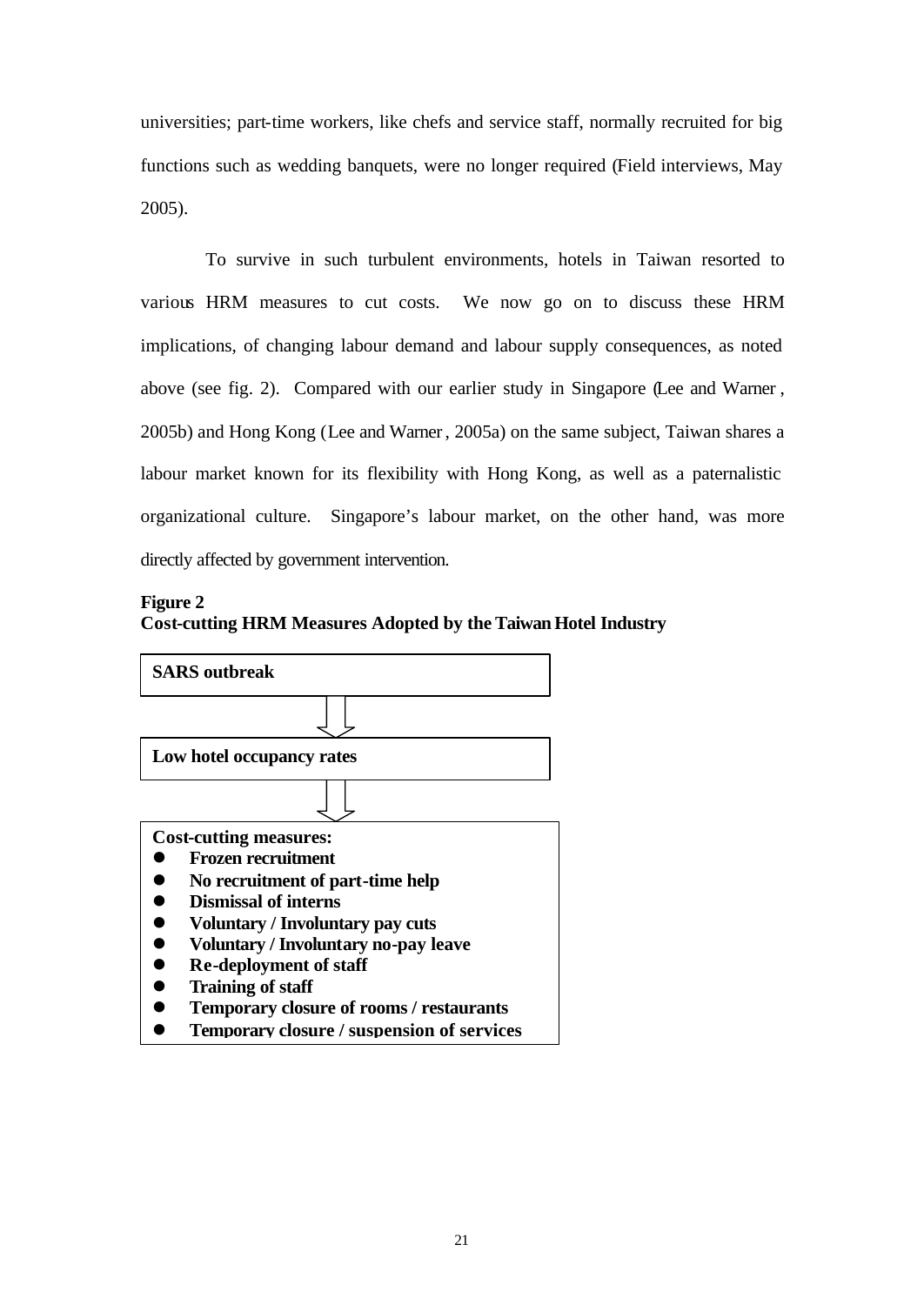In order to cut costs and sharpen competitiveness, job-sharing was common in the businesses affected. An employee of a travel agency informed that even though employees were on duty on a rotational basis, not many of his colleagues thought of changing jobs because they were confident that the crisis would someday be over (Field interviews, May 2005); some younger colleagues made use of the opportunity to upgrade themselves by taking professional examinations. On the other hand, an accountant of a travel agency contemplated looking for a part-time job at convenient stores as a monthly salary of NT\$15,000 (around US\$500) that resulted from her halfsalaried employment was inadequate. To help relieve the pain, the Taiwan government embarked on a series of retraining initiatives in tourism, hotel and leisure management. The employer received a possible subsidy for the training costs to a maximum of 80 percent, capped at NT\$500,000 (*Taiwan ribao*, April 28, 2003).

At the organizational level, the HRM consequences were noteworthy although not unduly dire, as our questionnaires and on-site interviews revealed (see table 3).

| Hotel A in Taipei | All 744 staff received training.                                                                                                                                                                 |
|-------------------|--------------------------------------------------------------------------------------------------------------------------------------------------------------------------------------------------|
| Hotel B in Taipei | All 700 employees took involuntary no-pay leave of 12 days; all staff<br>received training on the wearing of masks to prevent SARS.                                                              |
| Hotel C in Taipei | Annual leaves were cleared; 120 out of 450 staff were re-deployed;<br>One out of 8 restaurants was closed.                                                                                       |
| Hotel D in Taipei | All part-time employees were laid off for 3 months; other 333 staff<br>took 2 days no-pay leave per month for 4 months; all staff received<br>training on the nature of SARS and its prevention. |
| Hotel E in Taipei | All 228 employees took involuntary no-pay leave that ranged from 4<br>days to 10 days from April to July 2003 (4 days in April, 6 days in<br>May, 10 days in June, 6 days in July).              |

**Table 3 Human Resources Responses of Major Hotels in Taiwan**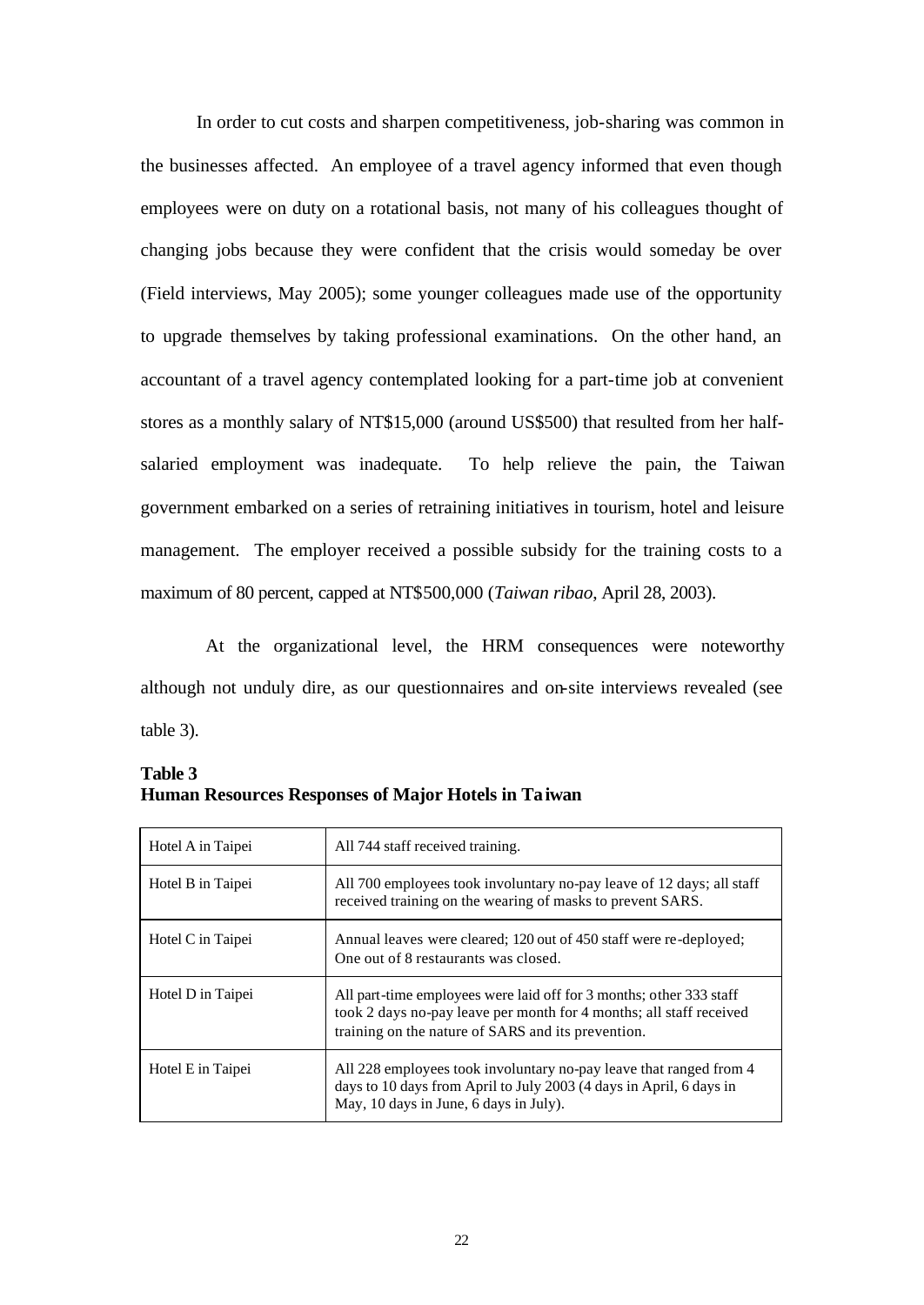| Hotel F in Taipei    | Hotel was closed for 3 months; all 200 staff were on no-pay leave.                                                                                                    |
|----------------------|-----------------------------------------------------------------------------------------------------------------------------------------------------------------------|
| Hotel G in Taichung  | All 200 employees were required to take 1 day no-pay leave per week,<br>and 10% pay cut.                                                                              |
| Hotel H in Yilan     | 10% of part-time workers were laid off for 2 months; all other hotel<br>operators in Yilan met to discuss pay cuts, but their operator did not<br>cut staff's salary. |
| Hotel I in Yilan     | All 110 staff were on no-pay leave of 4 days a week for 2 months;<br>50% of staff had resigned.                                                                       |
| Hotel J in Kaohsiung | All 325 employees took involuntary no-pay leave of 3 days a month<br>from May to August 2003.                                                                         |
| Hotel K in Hualien   | All 120 employees were on no-pay leave for 2 to 3 days a month for 3<br>months.                                                                                       |
| Hotel L in Hualien   | All 228 employees were on 2 days no-pay leave in May.                                                                                                                 |

**Sources:** Self-administered questionnaires and field interviews, 2005.

Part-time workers were the usual vulnerable group as most hotels temporarily laid-off all or part of their part-time workers when SARS hit the hotel business. At the height of the outbreak, Hotel F where one group of tourists from Hong Kong were kept for ten days' quarantine because a six-year-old child had a fever, had actually closed down for several months, and all employees were on no-pay leave. Most hotel employees were required to take an average of two to four days' no-pay leave for up to four months in April to August 2003 (Field survey, April 2005). With certain exceptions, which we shall shortly see, it seemed that the smaller the hotel in Taipei (the worst affected city in Taiwan) in terms of the number of employees, the more drastic the human resources measures. For example, employees of the biggest hotel in our sample (Hotel A that had 744 employees) took no other action other than organizing training courses; in other bigger hotels in our survey (Hotels B and D that had 700 and 333 employees respectively) employees were required to take about twelve and eight days' no-pay leave, while a 228-employee hotel (Hotel E) made them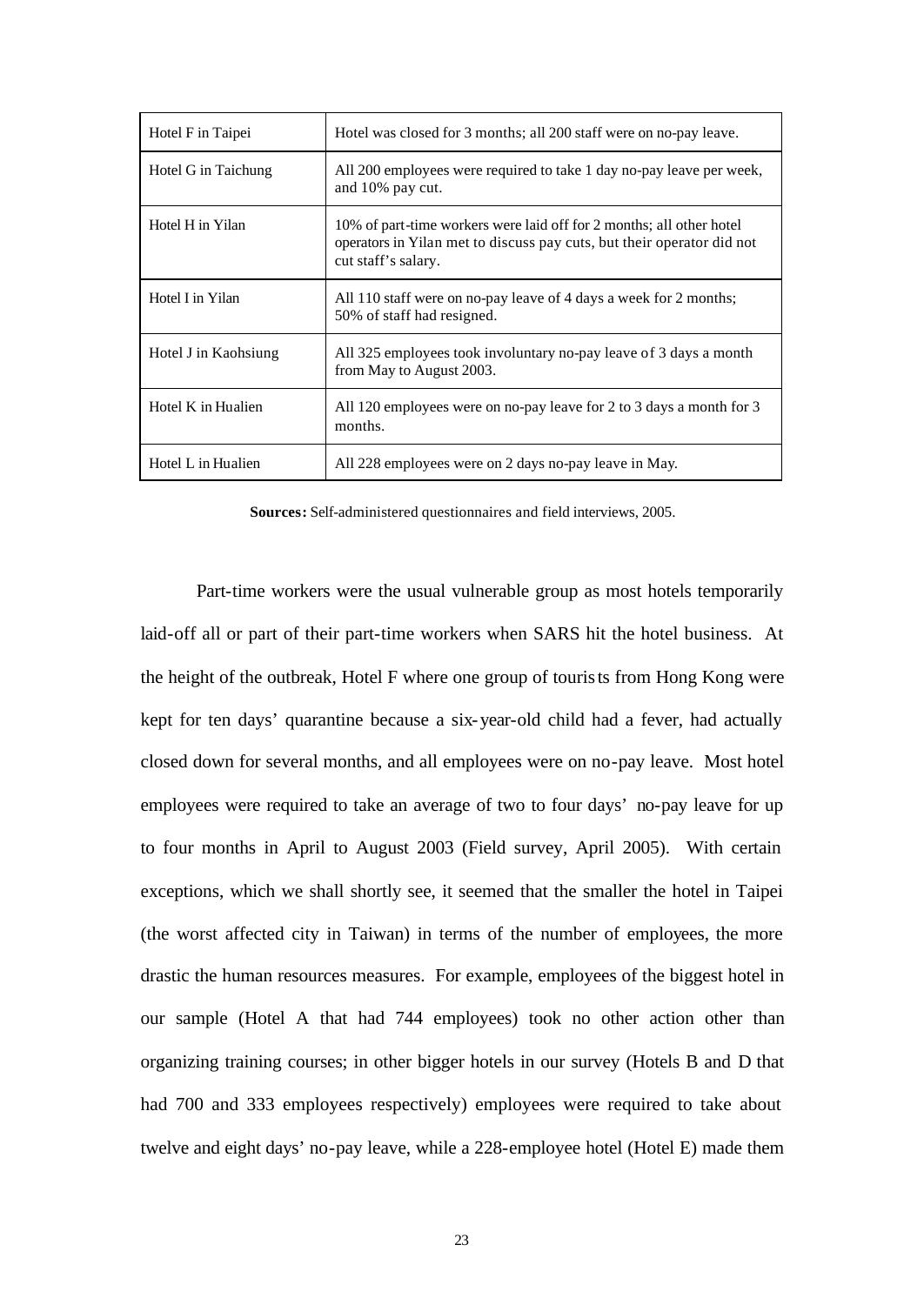take four to ten days of no-pay leave *per month* from April to July, peaked in June 2003. In other parts of Taiwan, a relatively small hotel of 110 employees in Yilan (Hotel I) made its staff took no-pay leave of four days *a week* for two months. Another 200-employee hotel (Hotel G) introduced a ten percent pay cut on top of the no-pay leave scheme of one day *per week*. Training on the nature of SARS and its preventive measures were held in few hotels as one HR manager expressed that "people were too afraid of SARS to hold public meetings." (Field interviews, May 2005).

Most HR managers empathized with the income loss suffered by their employees but they opined that employees expressed a sense of helplessness and some were able to understand and accept the consequences that were brought about by the decline of business as they actually saw the gloomy situation. As one HR manager, who declined to be named had succinctly put it, "No guests, no business and no income. The only way to survive, both for the hotel and the employee, were to cut down the expenses… It was no good to complain, as everyone knew the situation." (Field interviews, May 2005).

Yet, there were exceptions. Fifty percent of the employees in Hotel I in Yilan protested against the policy of four days' no-pay leave per week for two months, and resigned (Field survey, April 2005).<sup>2</sup> On the other hand, the customer services manager of a relatively small 41-employee Spring Resort (Hotel H) informed that their employees were not requested to take no-pay leave or pay cut, even though other hotel operators of the district had come together to discuss collective measures to be taken, because their CEO was benevolent. Their hotel operator was of the view that the SARS crisis would not last and saw the decision of not introducing pay cuts as

l

 $2$  Field survey, April 2005.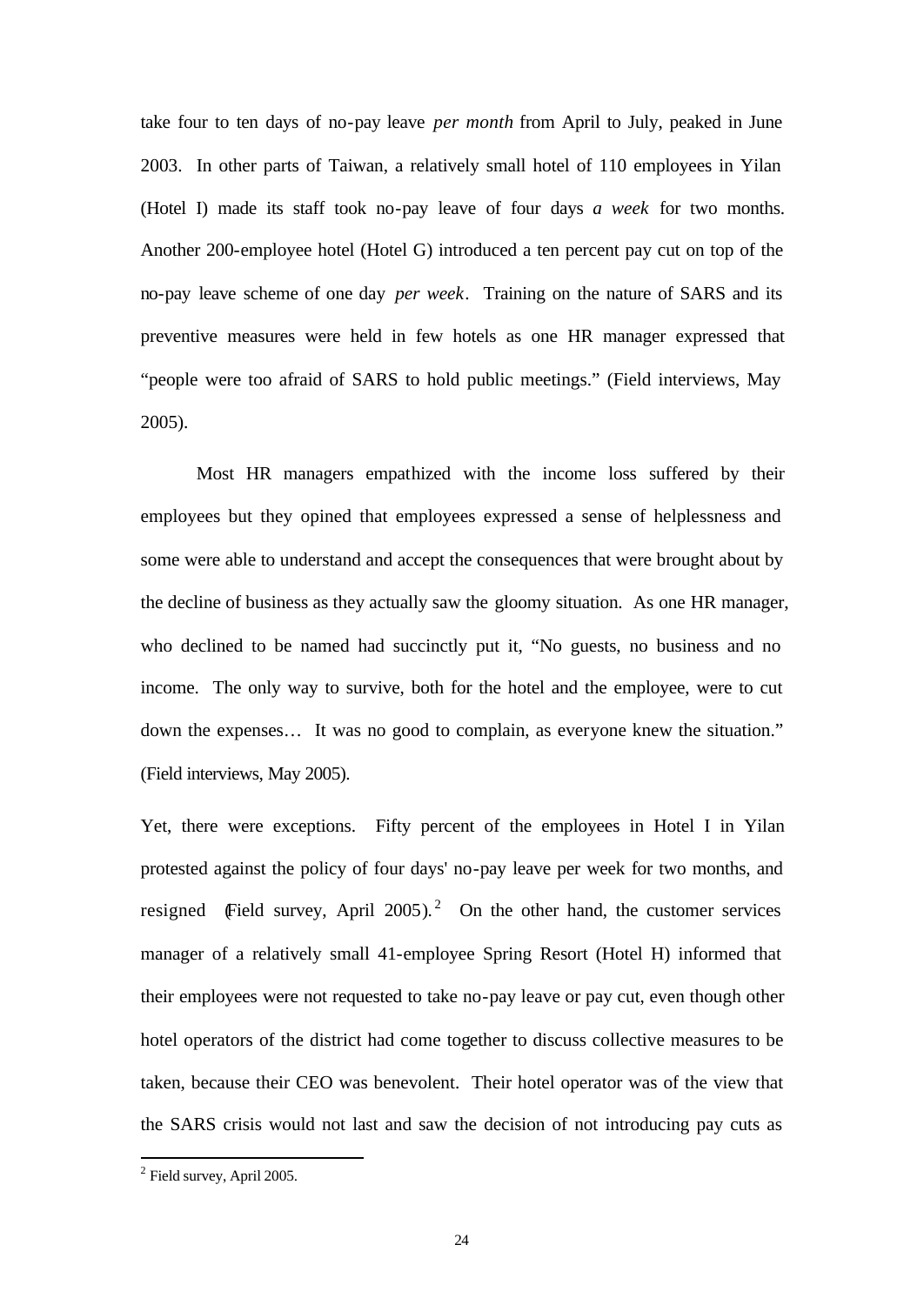some kind of employment benefits. Thus, according to this respondent, employees in the resort did not suffer any loss of income because all the shock was absorbed by the boss (Field survey, April 2005).

. 3 Income was drastically reduced but expenditure was not lessened by the mere ten percent layoffs of the part-time employees for two months.

There were also rare cases of no retrenchment, no no-pay leave and no pay cuts in five-star hotels (Hotel A and Hotel C). With access to Hotel C, we focus our discussion on the coping strategies adopted by this particular five-star hotel. According to the director of human resources, the hotel took several measures to cope with the situation as the room occupancy rate fell drastically from the normal 85 percent to 20 percent (Field interviews, May 2005).

. 4 First, at the beginning of SARS, staff was required to clear their annual leave; about 2,000 days of annual leave were taken; second, one Cantonese restaurant was closed. The redundant staff, twenty-two altogether, were absorbed by the remaining nine restaurants. The HR director confided that such a tactic of redeployment was not very effective in cutting cost as labour cost amounted to 25 percent to 30 percent of total hotel revenue. The "no retrenchment" policy reflected, to a certain extent, the influence of national culture. The hotel, though a franchise of a U.S.-based international hotel group, was managed by a Korean general manager of the group, a "family person" as described by the HR director. The Korean general manager was well aware of the fact that each "associate" (typically U.S. terminology for "employee") had a family to support and any retrenchment decision would

l

<sup>&</sup>lt;sup>3</sup> Field survey, April 2005.

<sup>&</sup>lt;sup>4</sup> Field interviews, May 2005.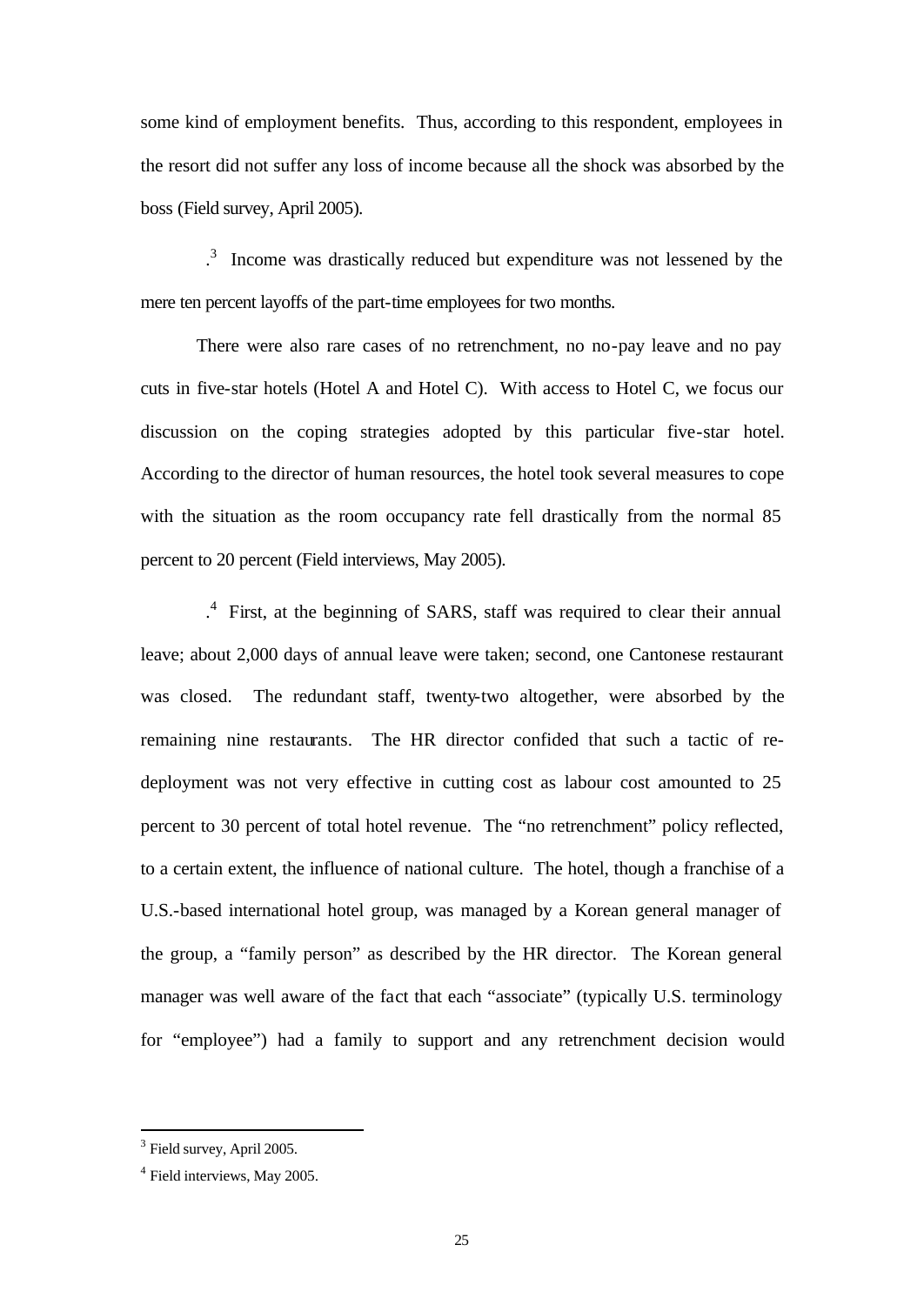adversely affect a large number of families.<sup>5</sup>

Hence the hotel came up with a promotional package in collaboration with a credit card company. About one-third of its work force received two days' training before being re-deployed to the selling of a hotel-credit card package. Every new card applicant would get some benefits on dining at the hotel. The hotel could receive a commission of NT\$2,500, equivalent of a night's room revenue, from each new credit card issued by the credit card company. The 126-strong sales force was drawn from various departments including the front office, house keeping, and reservations. In this way, all employees could keep their monthly payroll.

As the promotional packages aiming at local Taiwanese became very popular, the room occupancy rate rocketed from 20 percent to 95 percent in the first two months of its introduction (Field interviews, May 2005). With one-third of its regular employees re-deployed to selling credit cards, the senior management staff from various departments such as finance, human resources, and engineering had to help with the increase in demand for service staff. The senior managerial staff was required, on top of their normal duties, to collect used dishes from tables at the buffet restaurant, starting from 7 o'clock in the morning until the busy breakfast hours were over; as well as during lunch and dinner time. These senior staff could only leave the hotel at around 8 or 9 o'clock in the evenings. Even the general manager and the director of human resources served at the reservation desk so that the hotel could "survive as a team." (Field interviews, May 2005). Thus, it seems that the senior staff was victimized as they worked for longer hours, heavier and more menial workload

l

<sup>&</sup>lt;sup>5</sup> Such organizational culture of "paternalistic benevolence" was also reflected by the practices of annual staff outing, both local and overseas, sponsored by the Welfare Committee of the hotel, funded by a 5 percent monthly contribution from the employees and five percent of the total revenue monthly revenue of the hotel; year-end party with lotteries and prices; and hotel gift vouchers for employees to dine with their families. Field interviews, May 2005.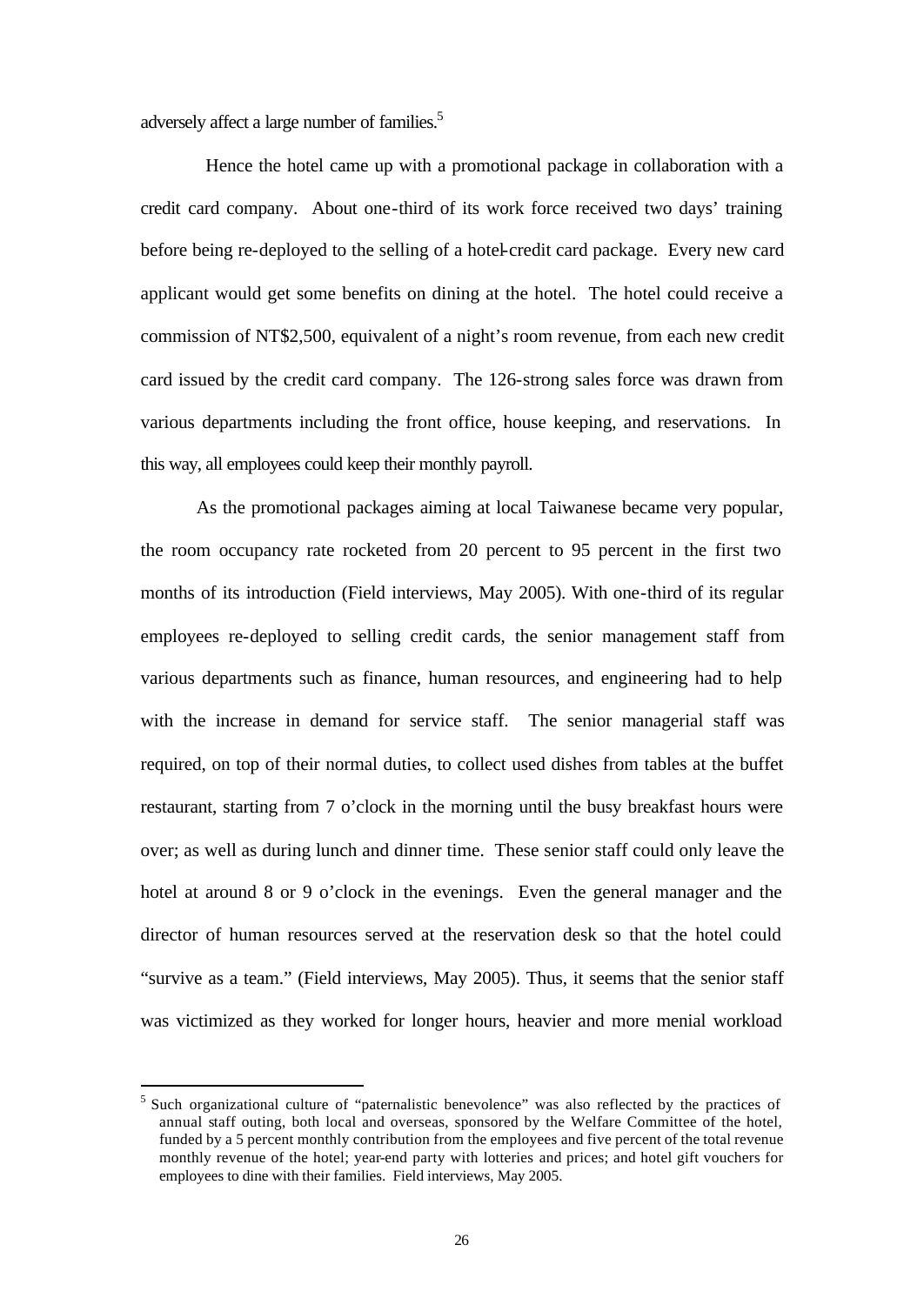but got only regular salaries.

According to the HR director, there were pros and cons in the arrangements. On the one hand, it provided excellent training to the other "associates" as they were "inspired" by the effective managerial skills, and became "closer" to the senior staff. (Field interviews, May 2005). On the other hand, it sowed the seeds for complaints from managerial staff, and serious complaints were raised when the hotel contemplated introducing involuntary no-pay leave (three days a month for managers, five days for directors, and seven days for the general manager) in July and August 2003 when the number of local visitors dwindled as a result of the cut-throat competition created by different hotel packages, seeing no end to the SARS episode.

To make matters worse, complaints were also raised by many associates who had been re-deployed to the sales work force selling credit cards (Field interviews, May 2005). Hotel management was puzzled by the act of complaint as they perceived that the sales staff had actually higher salary because they received a commission of NT\$500 per new credit card application, and less workload when compared to their long hours helping in the buffet restaurant. The HR director informed that most sales staff could reach the monthly target of 25 credit card applications early in the month as some could sell up to five credit card applications per day. However, the redeployed staff found it a "condescending" experience meeting strangers and "begging" for credit card applications (Field interviews, May 2005). The difference in perception suggested a breakdown in communication between staff and management. What seemed to be a win-win approach had a price to pay. Some staff actually complained to the Labour Bureau (Field interviews, May  $2005$ )<sup>5</sup> which, according to the HR director, was very "protective" of the workers. The Labour Bureau issued a memo to the hotel and held a meeting with the hotel management to ask for evidence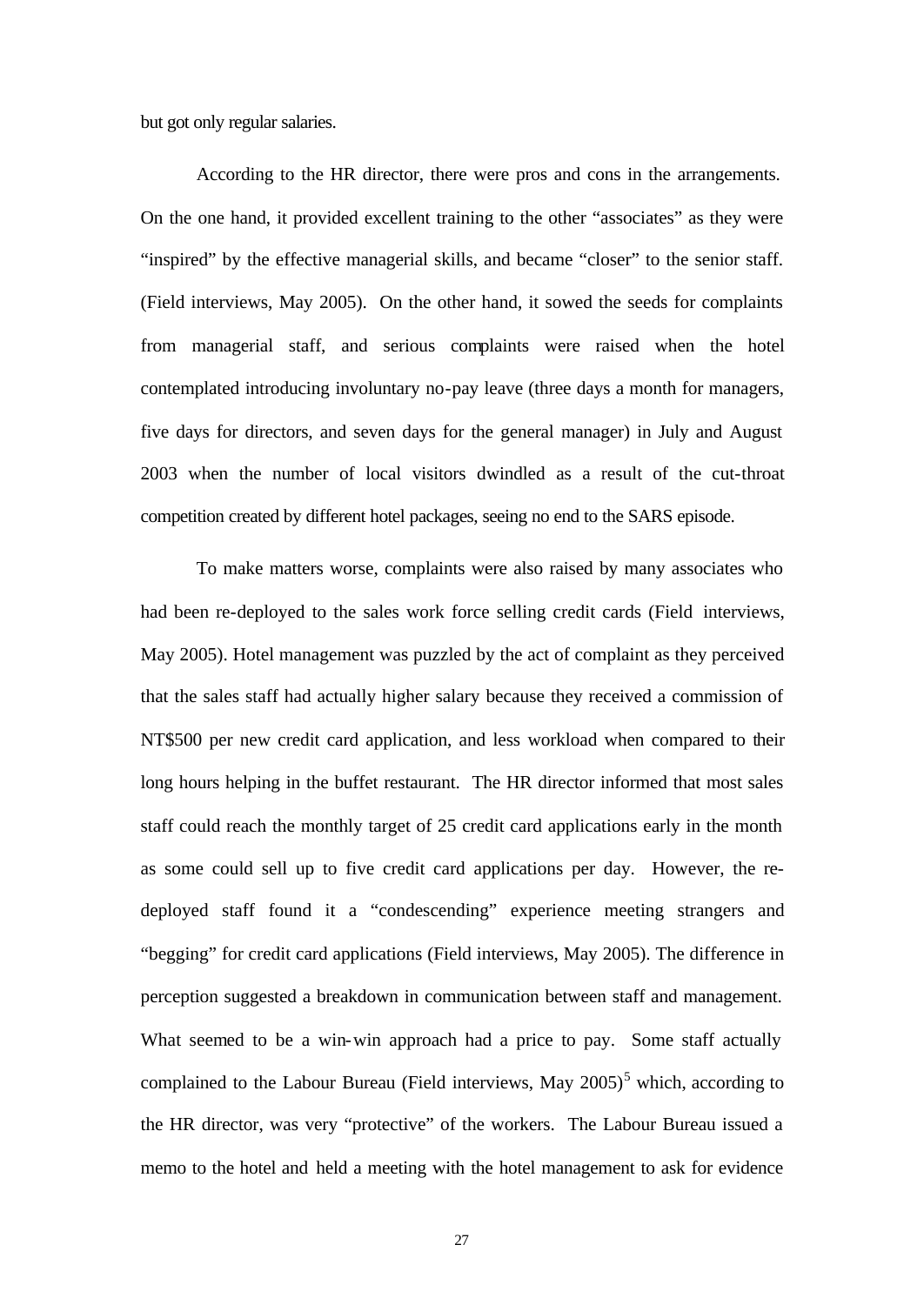of communication and employee consent to re-deployment.

As a matter of fact, as informed by the HR director, heads of different departments had been asked to draw up a list of staff suitable for marketing. It was later discovered that the list was drawn up by involving "associates" who had gone on leave, and they were then asked to report duty at the marketing department upon resumption of work. Although the re-deployed staff had signed forms of consent and did not express contempt during the two-day training, they found the job very "condescending" when they were in actual operation on the streets, and wanted to resume their normal duties, but failed. In the end, the case was closed by the Labour Bureau, but was referred to the Labour Inspection Unit for monitoring of the hotel for another month. The HR director reflected upon the experience and lamented that better communication with the "associates" was essential, as instances and rumours of pay cuts and no-pay leave prevalent in the hotel industry led to a "breach of trust" in labour relations (Field interviews, May 2005).

# **Conclusion**

Although we regard our findings as tentative, we can conclude that the impact of SARS on the Taiwan economy and specifically on human resources in the service sector may be seen as a matter of concern in the time period in question*.* Both the quantitative, as well as the qualitative, data we have gathered, points in this direction, although we must be cautious to over-generalize. We have placed many caveats regarding our study in the body of the paper and we are aware of the limitations of our investigation.

But the Taiwanese economy was highly resilient and soon able to come up

28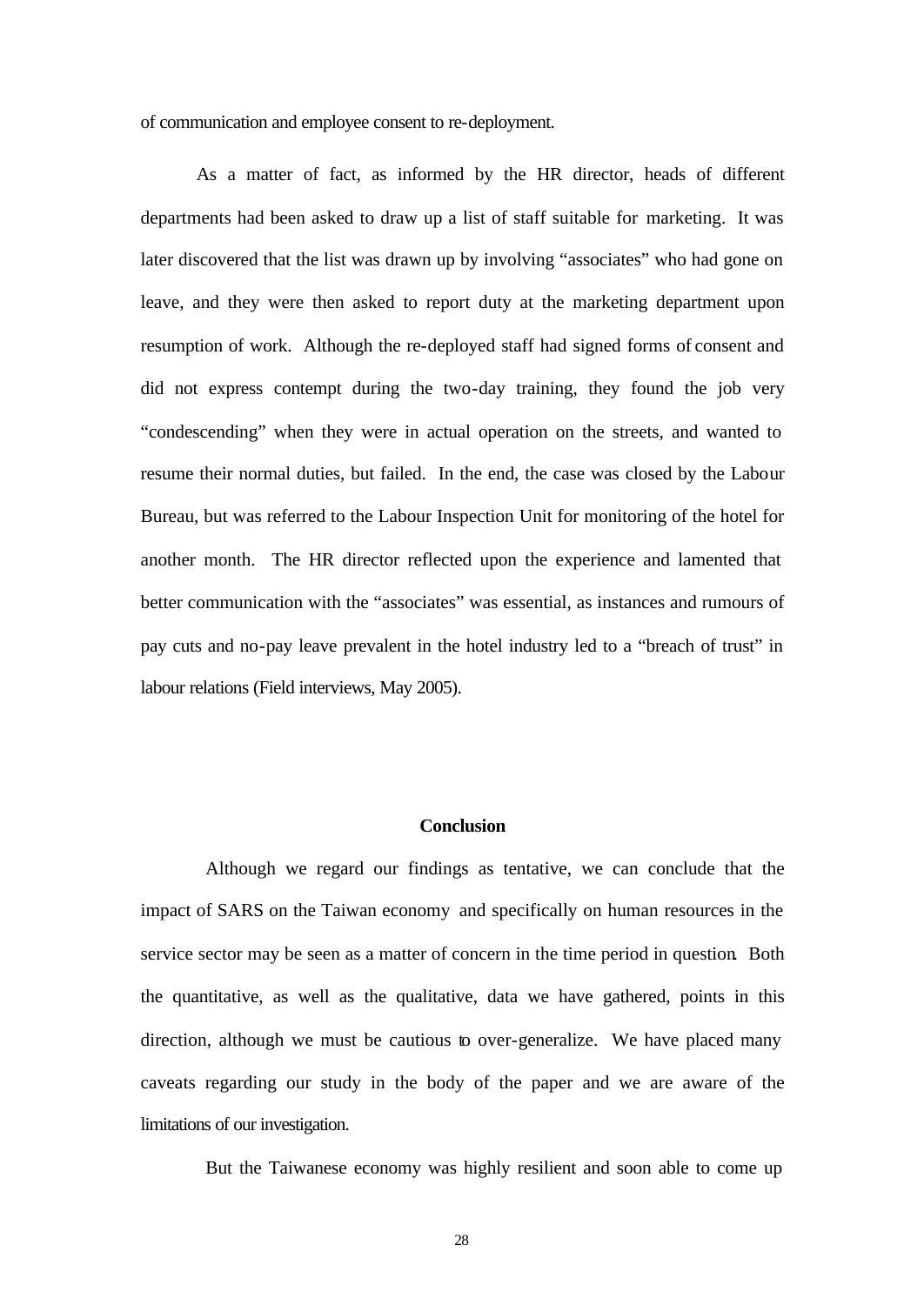with new promotions. Learning that Taiwan was removed from the WHO travel advisory list on June 17, the Tourism Bureau organized a three-day festival to kick off an international campaign to lure back foreign visitors (*The China Post*, June 18, 2003).<sup>6</sup> The Taiwanese economy, given its market-oriented flexibility fortunately recovered fairly quickly. The aviation and tourism sectors did in fact soon see a tangible rebound in the wake of the SARS impact.

As the economy revived by mid-2003 (*Taipei Times*, July 13, 2003),**<sup>7</sup>** it was thought that recovery in service-sector jobs above all, in industries like hotels and hospitality, both in low- as well as high-value added products and services would compensate for earlier job losses. The SARS epidemic of early and mid-2003 has no doubt been a sharp reminder to Hong Kong, Singapore, and Taiwan, all *Nanyang* citystate economies, of their economic vulnerability and their reliance on tourism both to generate revenue and jobs. The Tourism Bureau Director remarked that Taiwan had "lost at least US\$350 million in tourism revenue" in May and June 2003 because of the SARS outbreak (*South China Morning Post*, July 7, 2003). The Chinese mainland case was somewhat different, given the lower weighting of the service sector in that economy. Today, there is less of a major ''crisis of confidence'' but spirits remain low as the economy recovers, with the labour-market still remaining "fragile".

Economic growth rates of the Taiwan economy surged by 71.5 percent from 3.33 percent in 2003 to 5.71 percent in 2004, while GDP per capita rose from US\$12,715 in 2003 to US\$13,529 in 2004 (Directorate-General of Budget, Accounting, and Statistics, March 29, 2005). Tourism helped the economy recover; total number of visitor arrivals jumped from 2.24 million in 2003 to 2.95 million in 2004 (see table 6). Total officially registered employment rose by 22,000, from 957,000 in 2003 to 979,000 in 2004; total officially registered unemployment dropped

29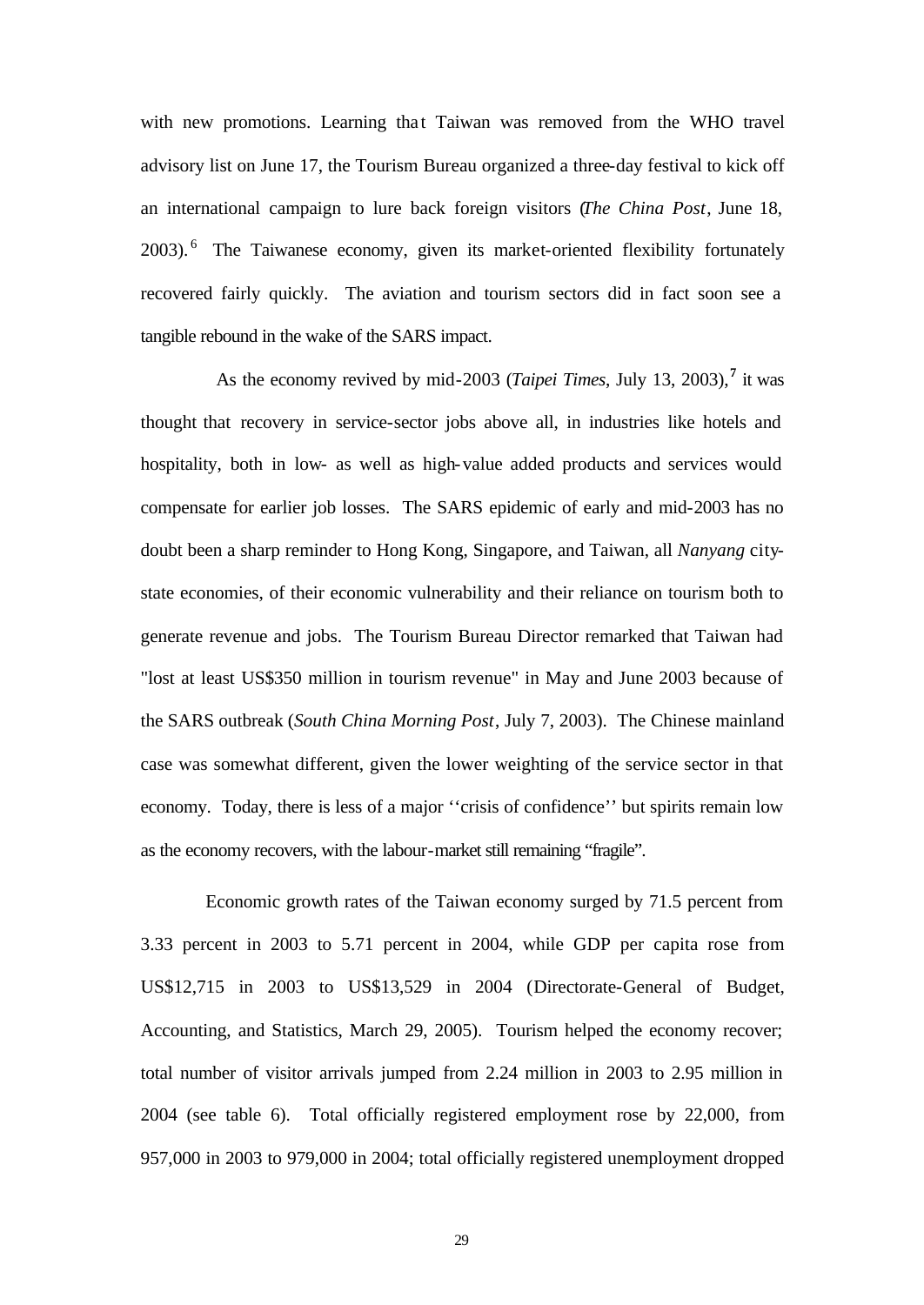from 503,000 in 2003 to 454,000 in 2004; the government's jobless rate also fell from 4.99 percent to 4.44 percent from 2003 to 2004 (see table 4) (Directorate-General of Budget, Accounting, and Statistics, March 29, 2005). The average stock market index jumped from 5,162 in 2003 to 6,034 in 2004; the annual changes of tax revenue also surged from 2.2 percent in 2003 to 10.5 percent 2004.

| <b>Table 4</b>                                                |  |
|---------------------------------------------------------------|--|
| <b>Economic and Social Indicators Comparing 2003 and 2004</b> |  |

| <b>Indicators</b>                                         | 2003    | 2004    |
|-----------------------------------------------------------|---------|---------|
| Economic growth rate (%)                                  | 3.33    | 5.71    |
| GDP (100 million, US\$)                                   | 2,860   | 3.054   |
| Per capita GDP                                            |         |         |
| US\$                                                      | 12,715  | 13,529  |
| NT\$                                                      | 437,638 | 452,168 |
| Employed persons (thousand persons)                       | 957     | 979     |
| Unemployed persons (thousand persons)                     | 503     | 454     |
| Unemployment rate (%)                                     | 4.99    | 4.44    |
| Annual rate of inbound departure of nationals (%)         | $-24.5$ | 31.2    |
| Annual rate of outbound departure of nationals (%         | $-19.9$ | 31.4    |
| Annual rate of visitors to the principal scenic spots (%) | 15.7    | 15.1    |
| Annual change of tax revenue (%)                          | 2.2     | 10.5    |
| Tax revenue / GDP $(\%)$                                  | 12.7    | 13.6    |
| Stock price index (average)                               | 5,162   | 6,034   |

**Source:** Directorate-General of Budget, Accounting, and Statistics, Executive Yuan, Republic of China, March 29, 2005. http://eng.dgbas.gov.tw/public/Data/54416455371.xls.

Yet a note of caution must be signalled here: - it is clear that if the crisis brought about relatively discernable economic losses at the time, *there were also, for example, clearly relatively negative direct consequences for many employees, particularly part-time workers, in the wide range of firms affected at the time.* It is also clear that there was observable damage to "trust" in labourmanagement relations, as had been seen in both the Hong Kong and Singapore experiences of SARS, some of it very visible but in some other cases less so and more subtle in its impact. As can be seen from the evidence presented, the HRM evidence is mixed. Many employees in our Taiwan study, for example, thought that they had been made to lose "face". Even managers in some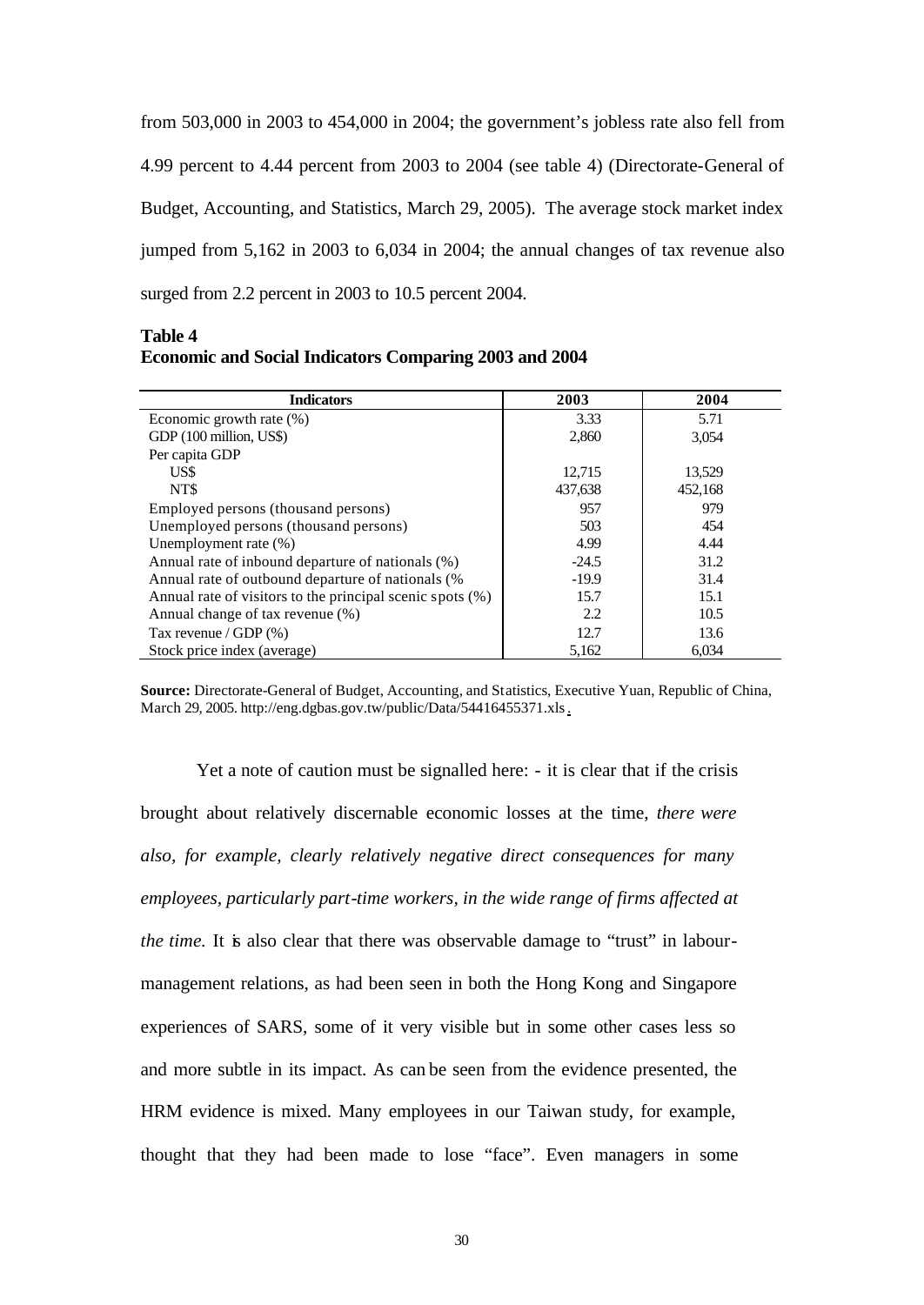instances said they felt that their treatment had been "cynical". Perceptions such as the above may have indirect consequences in terms of human resource management implications that in their turn do not help to reinforce a positive workplace climate and their ultimate impact may be hard to predict.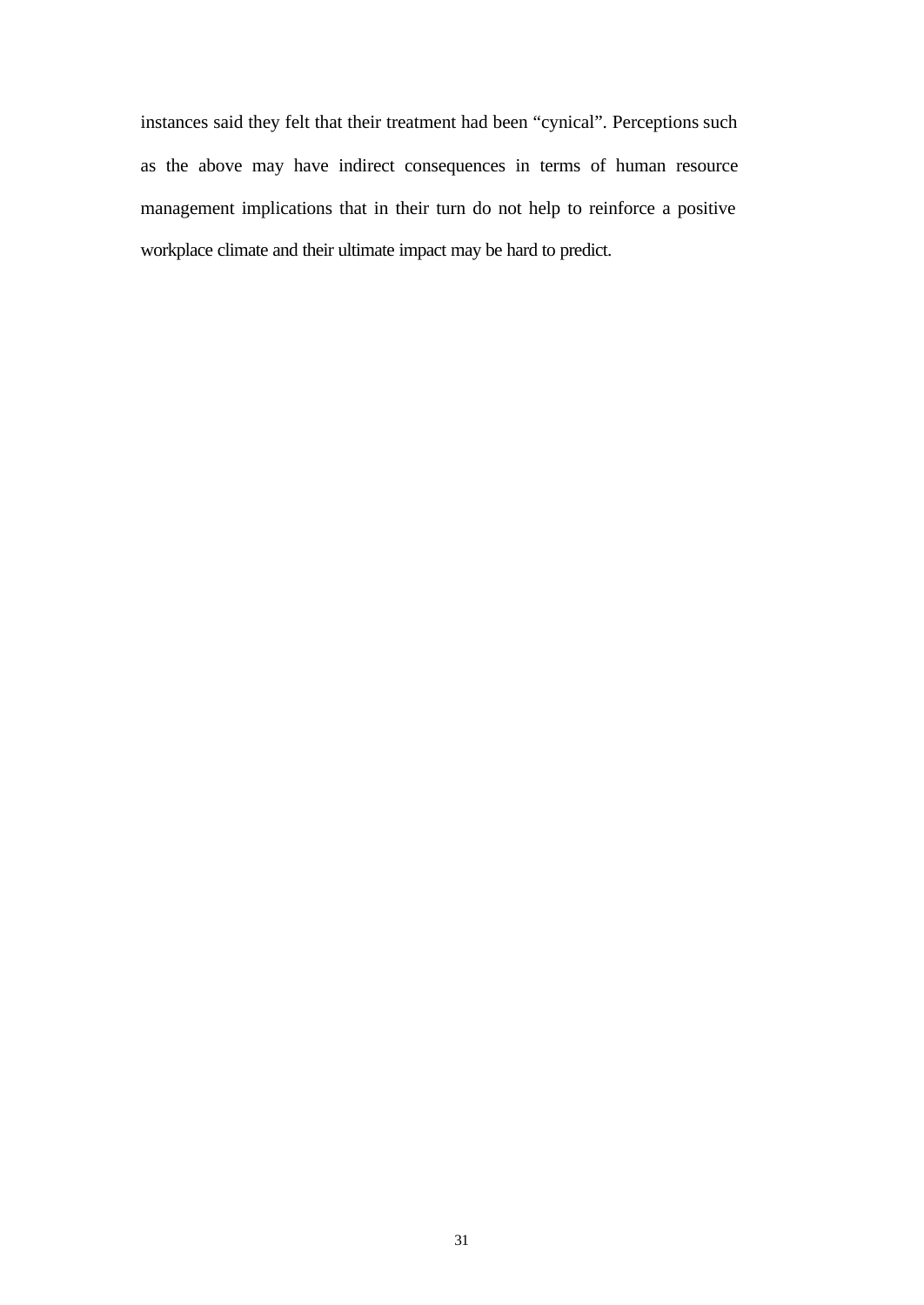#### **BIBLIOGRAPHY**

- Belau, Dirk. 2003. "New Threats to Employment in the Travel and Tourism Industry—2003." ILO Report, Geneva: ILO.
- Dennis, W., et al. 2003. "Taking off with Discounts." *Aviation Week & Space Technology* 159, no. 3 (July 21): 22-24.
- Esswein, E. J., et al. 2004. "Environmental and Occupational Health Response to SARS, Taiwan." July. http://www.cdc.gov/ncidod/EID/vol10no7/03-0728.htm.
- Eyton, Laurence. 2003. "SARS: Taiwan's WHO Bid Nothing to Sneeze at." *Asia Times*, May 3.
- Haacker, Marcus. 2002. "The Economic Consequences of HIV/AIDS in South Africa." IMF Working Paper, WP/02/38.
- Hsu, L., et al. 2003. "Severe Acute Respiratory Syndrome (SARS) in Singapore: Clinical Features of Index Patient and Initial Contacts." *Emerging Infectious Disease* 9, no. 6:713-17.
- Lee, Grace O. M., and Malcolm Warner. 2005a. "Epidemics, Labour Markets, and Unemployment: The Impact of SARS on Human Resources Management in the Hong Kong Service Sector." *International Journal of Human Resource Management* 16, no. 5 (May): 752-71.
- ———. 2005b. "Epidemics, Labour-Markets, and Unemployment: The Impact of SARS on Singapore." *Asia-Pacific Business Review* (forthcoming).
- Lee, M. L., et al. 2003. "Severe Acute Respiratory Syndrome—Taiwan, 2003." *Morbidity and Mortality Weekly Report* 52, no. 20 (May 23): 461-64.
- Lee, Jong-Wha, and Warwick J. McKibbin. 2003. "Globalization and Disease: The Case of SARS." Paper presented at the Asian Economic Panel Meeting, Tokyo, May.
- Morens, David M., Gregory K. Folkers, and Anthony S. Fauci. 2004. "The Challenge of Emerging and Re-emerging Infectious Diseases." *Nature* 430:242-49.
- Poutanen, S. M., et al. 2003. "Identification of Severe Acute Respiratory Syndrome in Canada." *New England Journal of Medicine* 348, no. 20:1995-2005.
- Rigger, Shelley. 2004. "Taiwan in 2003: Plenty of Clouds, Few Silver Linings," *Asian Survey* 44, no. 1:182-78.
- Taylor, Michael. 2003. "SARS: Taiwan Thinks the Unthinkable." *Asia Times*, May 20.
- World Health Organization (WHO). 2003. "Outbreak of Severe Acute Respiratory Syndrome—Worldwide, 2003." *Morbidity and Mortality Weekly Report* 52, no. 11 (March 21): 226-28.
- ———. 2003. "Summary Table of SARS Cases by Country, 1 November 2002–7 August 2003." http://www.who.int/csr/sars/country/en/country/2003\_08\_15.pdf.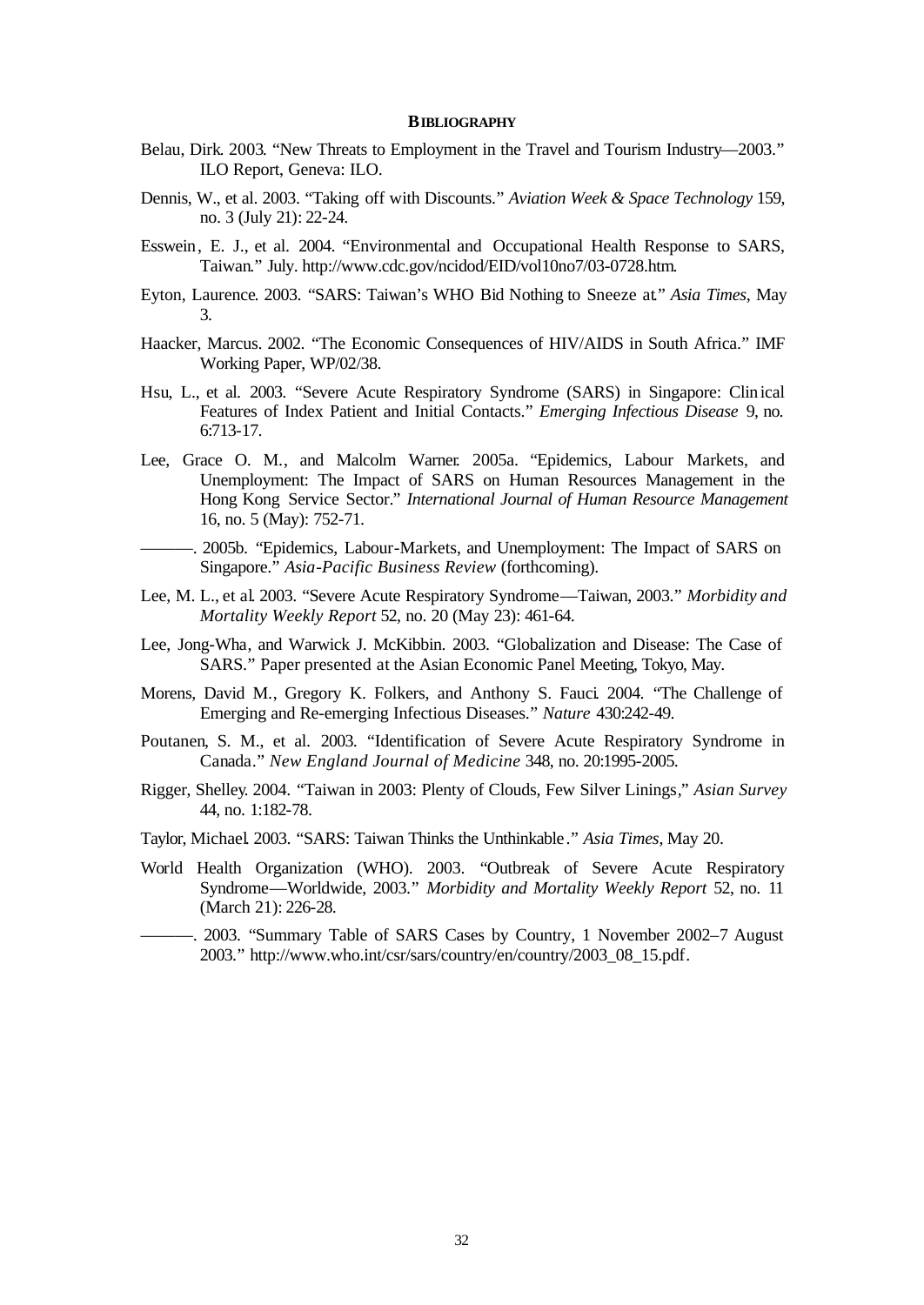#### Endnotes

j

- <sup>1</sup> Amoy Gardens was the second major epicenter in Hong Kong, accounting for over three hundred cases. The source has been attributed to a patient with renal failure receiving haemodialysis at the Prince of Wales Hospital who stayed with his brother at Amoy Gardens. He had diarrhea, and infection may have spread to other residents by a leaking sewage-drain, allowing an aerosol of virus-containing material to escape into the narrow light-well between the buildings and spread in rising air-currents. Sewage had also back-flowed into bathroom floor drains in a number of apartments. Spread to people in nearby building also occurred, probably by person-to-person contact and contamination of public installations.
- $2$  The price of masks had risen to a few hundred New Taiwan dollars each and became a commodity of speculation.
- <sup>3</sup> The first fatal cases of "atypical pneumonia," as it was first called, probably occurred in Guangdong province in southern China in November 2002. The term "SARS" appears to have been first used for a patient in Hanoi who was visiting Vietnam, became ill on February 26, 2003, and was evacuated to Hong Kong, where he died on March 12. This first case in Hanoi had stayed at a hotel, in Kowloon, Hong Kong, at the same time as a 64-year-old doctor who had been earlier treating pneumonia cases in southern China. This doctor stayed at the Metropole Hotel and was admitted to hospital on February 22. He died from ''respiratory failure" soon afterwards. His was the first known case of SARS in Hong Kong and appears to have been the source of infection for most, if not all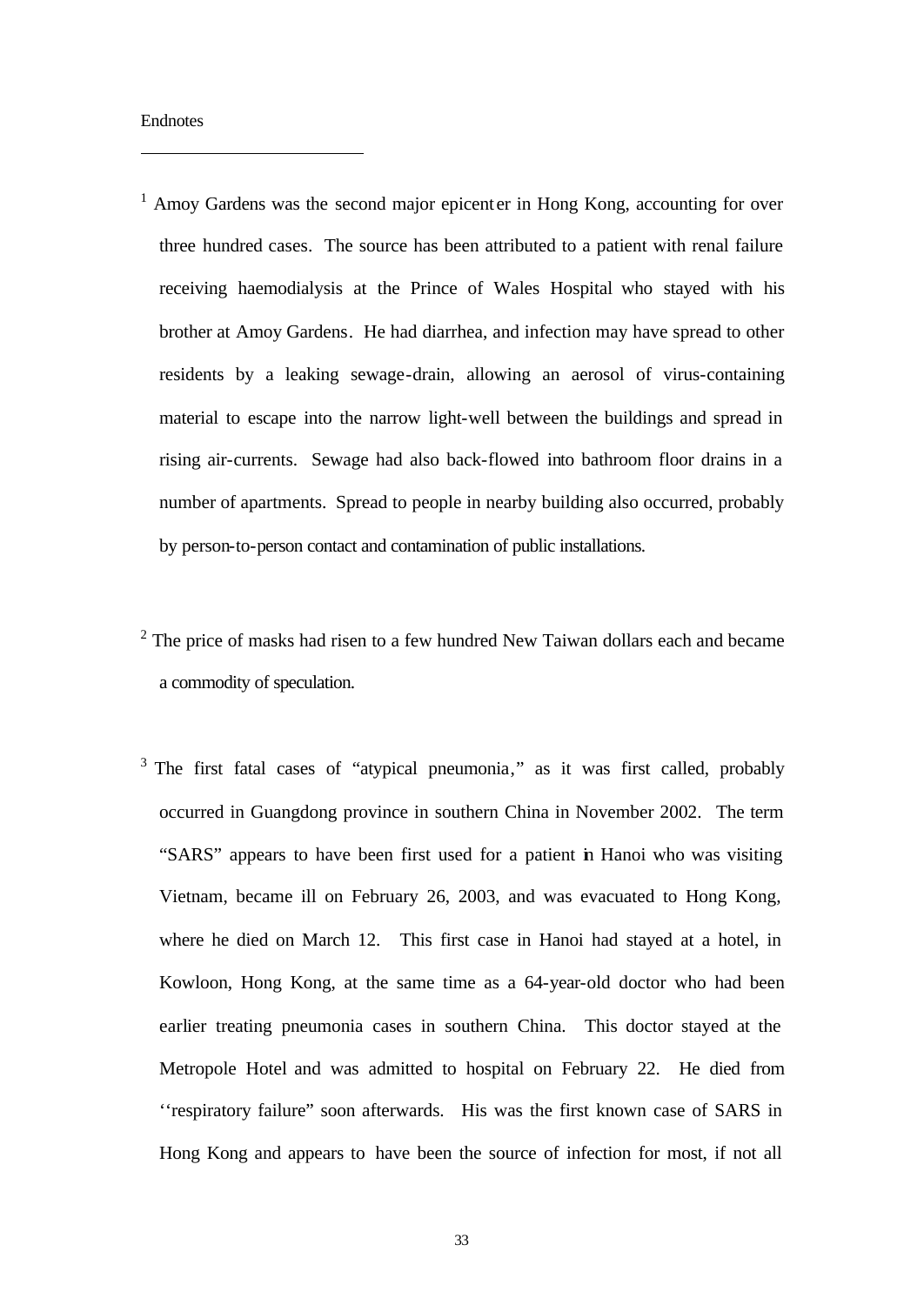cases in Hong Kong, as well as possibly for the cohorts in Singapore, Taiwan, Thailand, Vietnam, as well as in Canada, a number of European countries, such as Germany and Ireland, and the United States. See Lee and Warner, "Epidemics, Labour-Markets, and Unemployment" (cited in note 10 above).

j

- <sup>4</sup> Taiwan hotels have been sponsoring the internship programs of the hospitality schools of Taiwan universities for over ten years. The prospective degree-holders will serve two six-month period of internship during their two-year study, earning about HK\$4,500 (around US\$600) per month, about 65 percent of the salary of regular staff.
- <sup>5</sup> Industry-wide hotel unions were not popular among hotel employees, although all but one Taiwan government-owned hotel has a trade union affiliated to the hotel; accordingly, hotel employees resorted to seeking help from the state.
- <sup>6</sup> Altogether NT\$2 million worth of dinner coupons were distributed at the festival, 10,000 cans of beer were provided by the Taiwan Tobacco and Liquor Company, while 200 discounted airline tickets were offered in a raffle draw. The government had spent NT\$300 million (around US\$8.7 million) on promotional activities targeting visitors from Hong Kong, Japan, Europe, the United States, New Zealand, Australia, and other South East Asian countries, including Singapore and Malaysia. The government and private tourist agencies organized a delegation to five major cities in Japan, including Tokyo and Osaka, to exchange views with travel agents on how to promote tourism in Taiwan. The Tourism Bureau had invited 3,000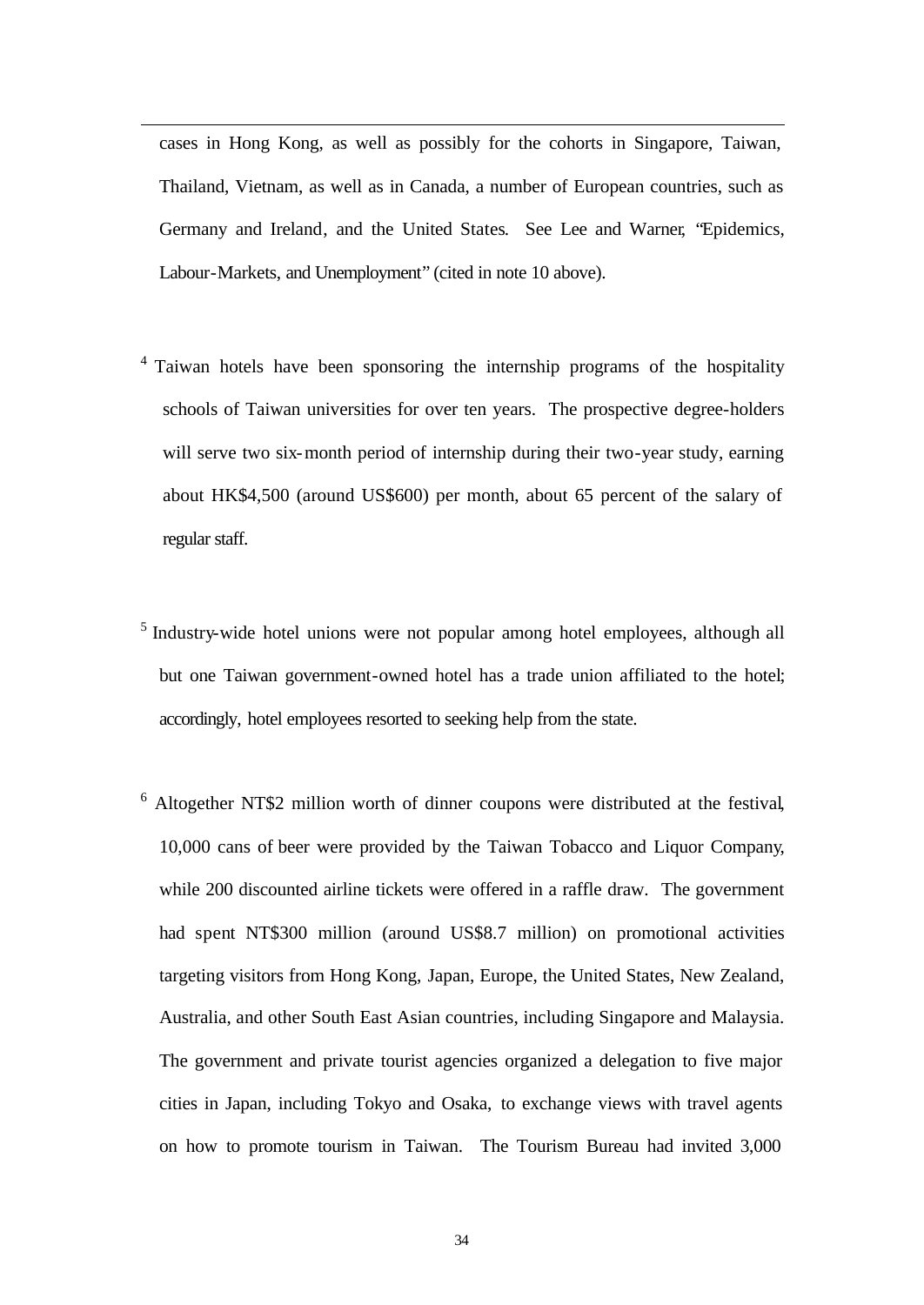travel agents from the targeted countries to "experience safe travel to Taiwan." Lottery draws were held in Japan to offer 1,000 Japanese the chances to visit Taiwan for free; cheap sightseeing packages were also offered to 5,000 Japanese. A HK\$999 (around US\$128) three-day, two-night package was offered for Hong Kong people, while cheap tours were also available for Southeast Asians. Starting from July 1, foreign passengers arriving at Taipei were given a half-day city tour free of charge; an overnight stay cost only 49 Euro dollars. The Taipei Food Festival took place from August to September 2003, and the Taiwan Visitors Association sent delegates to a series of meetings abroad to promote travel to Taiwan.

j

 $<sup>7</sup>$  The Council for Economic Planning and Development officials said that the aviation</sup> industry has shown an obvious rebound, with the cancellation rate on international flights dropping to 20 percent in the first week of July 2003, compared with a high of 50 percent in early June. Although the number of passengers on international flights in the first week of July was down 33 percent compared with the same time last year, it marked an improvement over May, when the figure was down 82 percent over the same period last year. Although the number of passengers on domestic flights in May was down 55 percent compared with the same time last year, it was up four percent in the first week of July over the previous year's figure. Meanwhile, the entertainment and tourism sectors had also seen a rebound. Ticket sales at Taipei theatres in June were up 57 percent over May, while the average occupancy rate at hotels in the second part of June was 51 percent as compared to 22 percent in May. At Taiwan's various scenic spots, the number of tourists decreased by 62 percent in May, but had shown a growth of 24 percent in June.